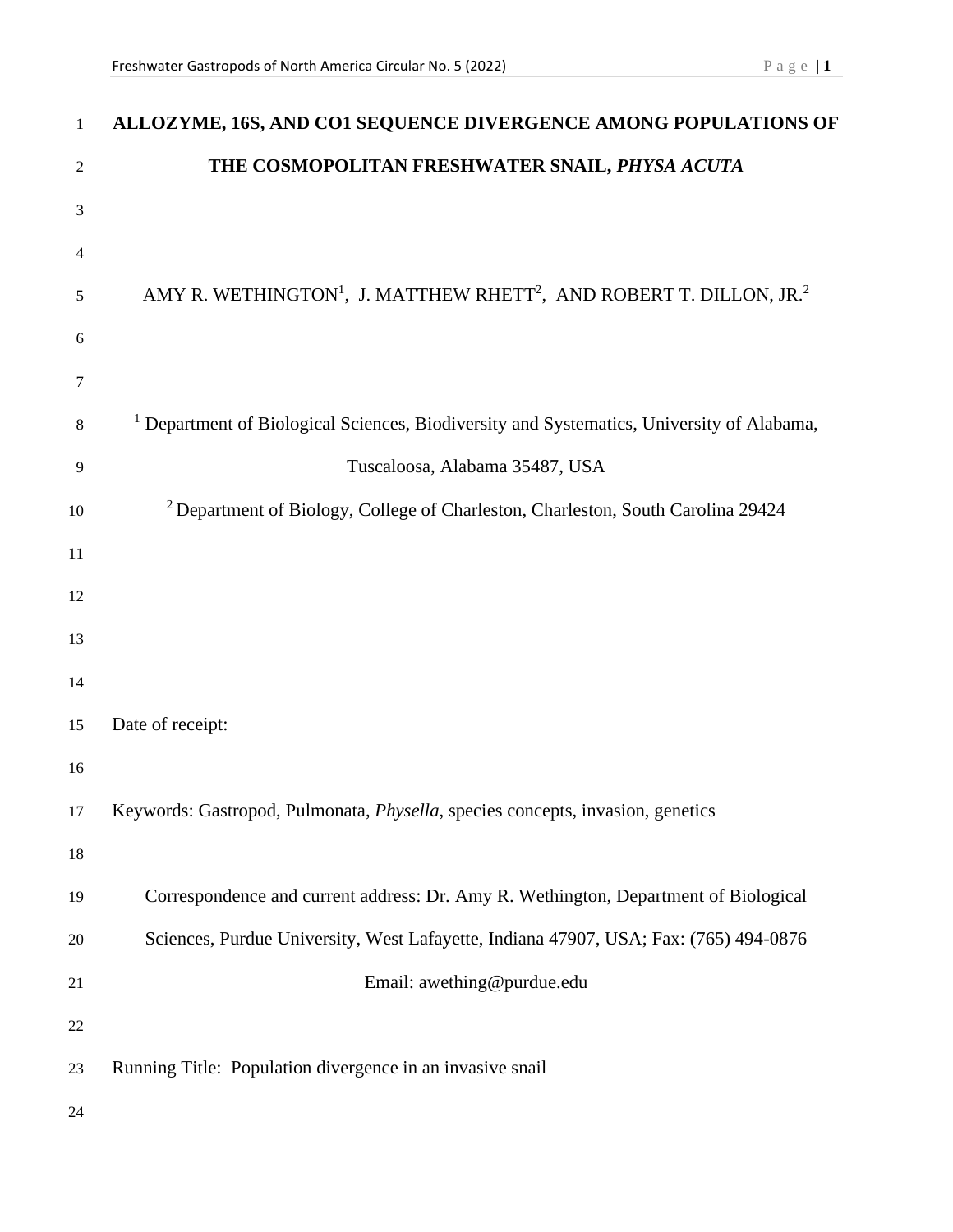## **Abstract**

 We document genetic divergence among six populations of an invasive freshwater pulmonate snail, the European *Physa acuta* and two of its North American synonyms, *P. heterostropha* and *P. integra.* Our analysis uncovered 73 unique CO1 haplotypes in 98 individuals and 81 unique 16S haplotypes in 124 individuals. A molecular phylogeny based on the combined CO1+16S sequence returned a monophyletic *acuta* group, phylogenetically distinct from outgroups *Physa gyrina* and *P. hendersoni*, confirming that the six populations constitute a single phylogenetic species as well as a biological one. Four individuals bearing a strikingly divergent haplotype were discovered in a population from South Carolina, with a genetic distance of approximately 30% from all other *P. acuta*. Haplotype diversity was high even with these outliers removed, however, ranging up to 10.3% within an Irish population and 13.3% in a population from 36 Michigan ( $F_{SC} = 0.584$ ,  $F_{ST} = 0.557$ ). Genotype frequencies at seven polymorphic allozyme- encoding loci were generally in conformance with Hardy-Weinberg expectation, occasionally showing private alleles at high frequency. Mean heterozygosity ranged from 10.7% in Michigan to 25.8% in Philadelphia, and interspecific Nei genetic distances ranged from 0.022 to 0.843 (FIS  $40 = 0.104$ ,  $F_{ST} = 0.472$ ). No analysis revealed any reduction in the genetic diversity of European *P. acuta* populations below that observed in America, nor was any component of the variance 42 attributable to continental subdivision ( $F_{CT} = -0.065$  sequence,  $F_{CT} = -0.027$  allozymes), suggesting that if the species did in fact spread from America during historical times, no genetic bottleneck was involved.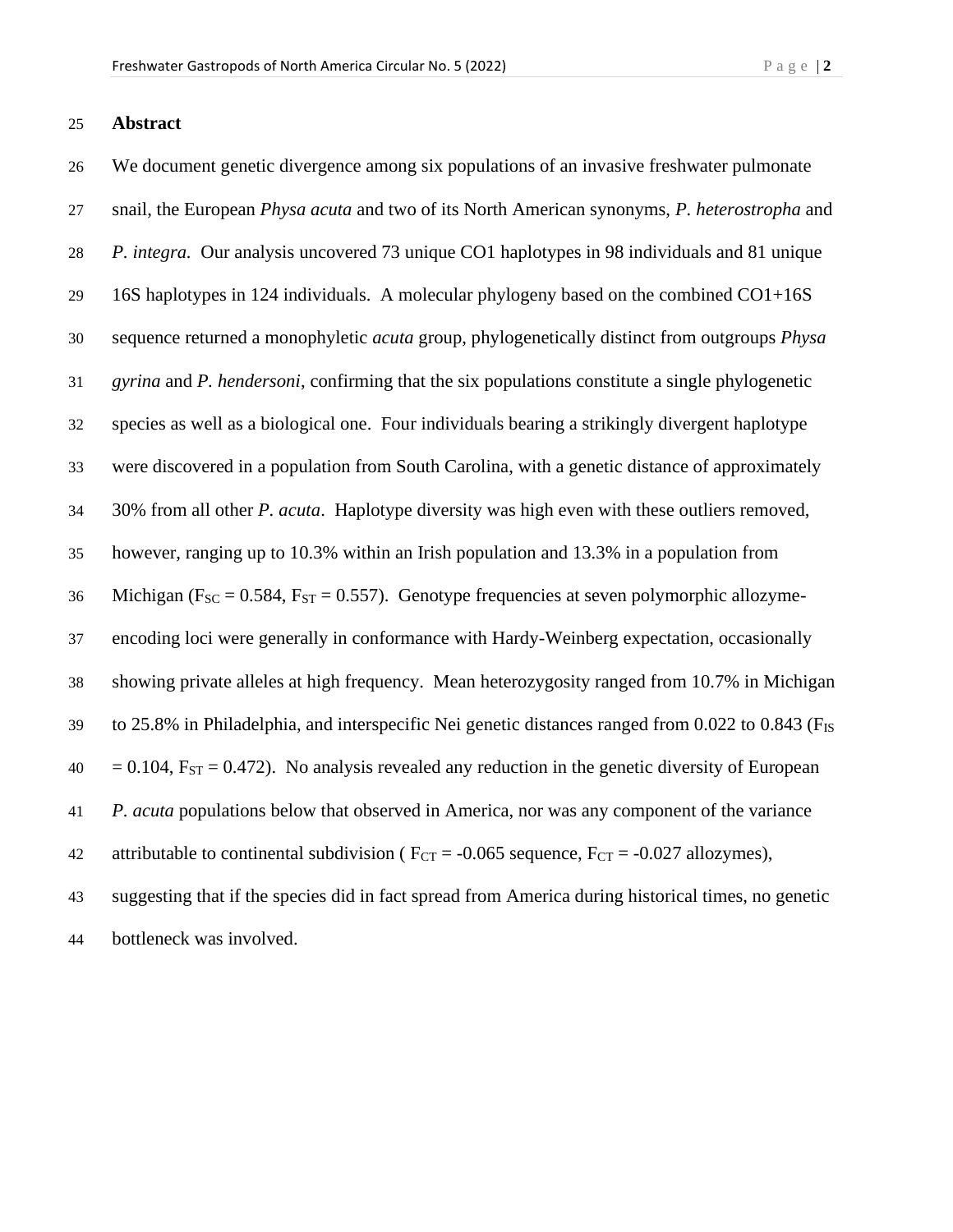# **Introduction**

| 46 | Freshwater pulmonate snails of the family Physidae are among the most abundant and               |
|----|--------------------------------------------------------------------------------------------------|
| 47 | widespread elements of the benthic macroinvertebrate fauna of North America (Brown 1991;         |
| 48 | Dillon 2000). They have figured prominently in many studies of general importance to our         |
| 49 | understanding of aquatic ecosytems (Clampitt 1970; Brown 1982; Kesler et al. 1986; Sheldon       |
| 50 | 1987; Osenberg 1989; Dillon & Davis 1991; Hershey 1992; Martin et al. 1992; McCollum et al.      |
| 51 | 1998), predator-prey interactions (Thorp & Bergey 1981; Stein et al. 1984; Crowl & Covich        |
| 52 | 1990; Hanson et al. 1990; Alexander & Covich 1991; McCarthy & Fisher 2000; DeWitt et al.         |
| 53 | 1999; DeWitt et al. 2000), population genetics (Buth & Suloway 1983; Liu 1993; Liu & Mitton      |
| 54 | 1993; Dillon & Wethington 1995; Bousset et al. 2004) and life history evolution (Brown 1979;     |
| 55 | Rollo & Hawryluk 1988). By virtue of their reproductive diversity and ease of culture, physids   |
| 56 | have become a model organism for the study of sex allocation (Wethington & Dillon 1991; 1993,    |
| 57 | 1996, 1997; DeWitt 1991, 1995; and Jarne et al. 2000).                                           |
| 58 | Despite the prominence of physid snails in the literature of ecological and evolutionary         |
| 59 | biology, the taxonomy of the Physidae remains in a confused state. The original descriptions of  |
| 60 | most species were based solely on minor differences in shell shape, size, or color. Physid shell |
| 61 | morphology can, however, be affected by predator cues (Crowl 1990; Crowl & Covich 1990;          |
| 62 | McCarthy & Fisher 2000; DeWitt et al. 1999; DeWitt et al. 2000), parasitism (Wilke &             |
| 63 | Falniowski 2001), and various other environmental factors (Burnside 1998; Britton in press).     |
| 64 | Te's (1975, 1978, 1980) influential reassessment of the North American Physidae, based           |
| 65 | partially on soft anatomy, recognized 41 nominal species and 40 subspecies or geographic         |
| 66 | variants (Burch 1982; Burch 1988; Burch & Tottenham 1980; Turgeon et al. 1998).                  |

Most of the species that have played important rolls as model organisms for ecological or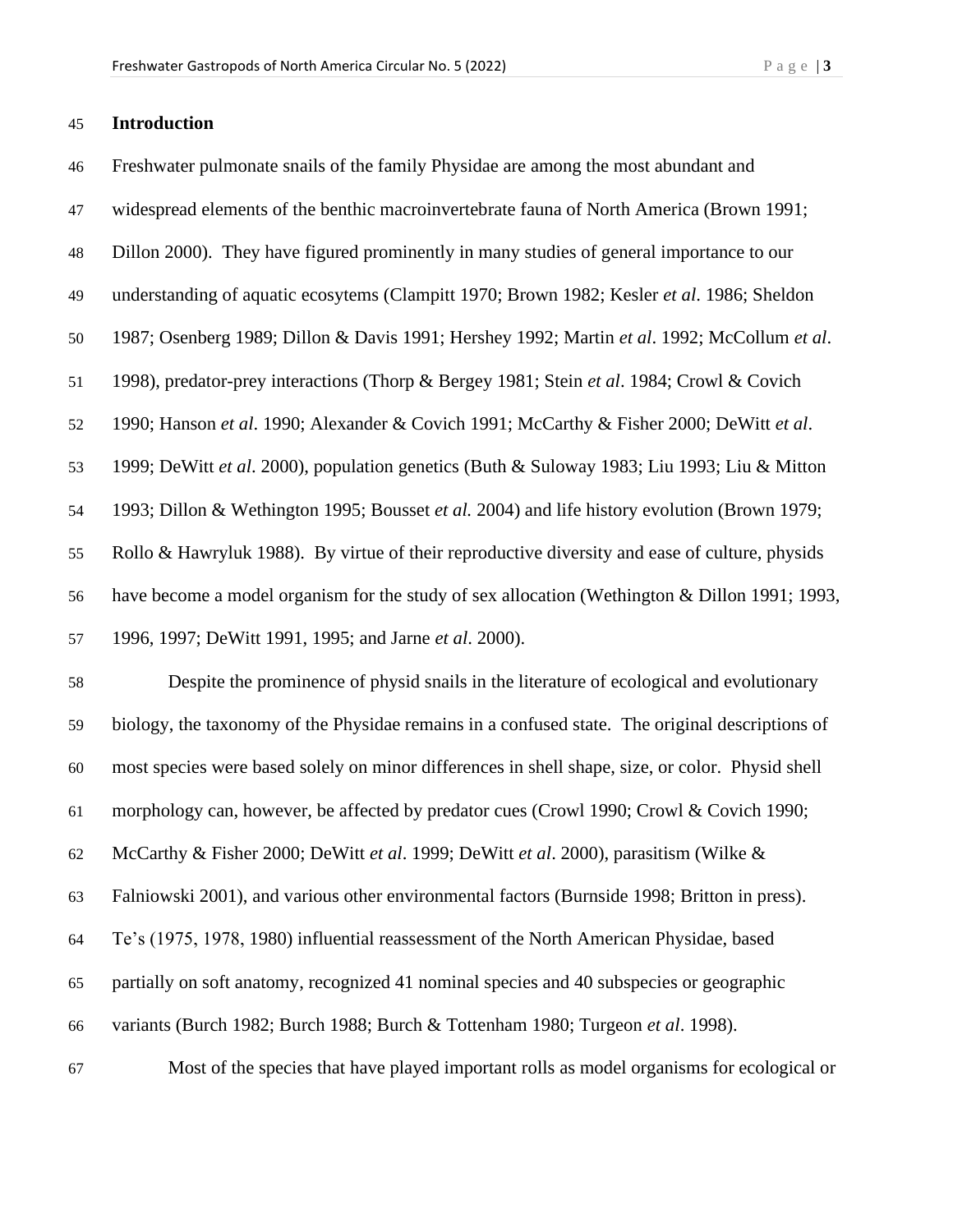| 68     | evolutionary research were placed by Te in the subgenus Costatella, including Physa acuta                  |
|--------|------------------------------------------------------------------------------------------------------------|
| 69     | (Draparnaud 1805) of western Europe, P. heterostropha (Say 1817) of eastern North America,                 |
| $70\,$ | and P. integra (Haldeman 1842) of the American midwest. These nominal species show great                   |
| 71     | phenotypic variability throughout their fluid ranges, the invasive <i>P. acuta</i> being freshly reported  |
| $72\,$ | from northern Europe, the Middle East, Africa, North and Central America, Hawaii, Australia,               |
| 73     | New Zealand, Fiji and Japan in the last 100 years (Abbott 1950; Beetle 1973; Te 1978; Brandt               |
| 74     | 1980; Kristensen & Ogunowo 1992; Cowie 2001). Several investigators have suggested that P.                 |
| 75     | acuta might not be a European native, but may instead have been introduced from North                      |
| 76     | America where physid diversity is at its greatest (Te 1978; Brown 1980).                                   |
| 77     | Dillon et al. (2002) intercrossed lines of <i>Physa</i> from the type or near-type localities of           |
| 78     | P. acuta, P. heterostropha, and P. integra both with each other and with nominally conspecific             |
| 79     | populations isolated at distances of 500 km. The reproductive performance of the six outcross              |
| $80\,$ | populations was generally intermediate between the incross controls in age at first parental               |
| 81     | reproduction, parental fecundity, $F_1$ viability, and $F_1$ fertility, and in no case significantly worse |
| $82\,$ | than the more poorly-performing control. The absence of any evidence of postzygotic                        |
| 83     | reproductive isolation, together with previous findings of negligible prezygotic reproductive              |
| 84     | isolation (Wethington et al. 2000), prompted Dillon and his colleagues to synonymize P.                    |
| 85     | heterostropha and P. integra under the older nomen P. acuta. The authors suggested that P.                 |
| 86     | <i>acuta</i> , now more broadly understood to include American populations, might be the world's           |
| 87     | most cosmopolitan freshwater gastropod.                                                                    |
| 88     | Since Rosen (1979) asserted that reproductive compatibility is a plesiomorphic attribute,                  |
| 89     | the "phylogenetic species concept" and related concepts have been offered as alternatives to the           |

biological species concept employed by Dillon and his colleagues (de Queiroz & Donoghue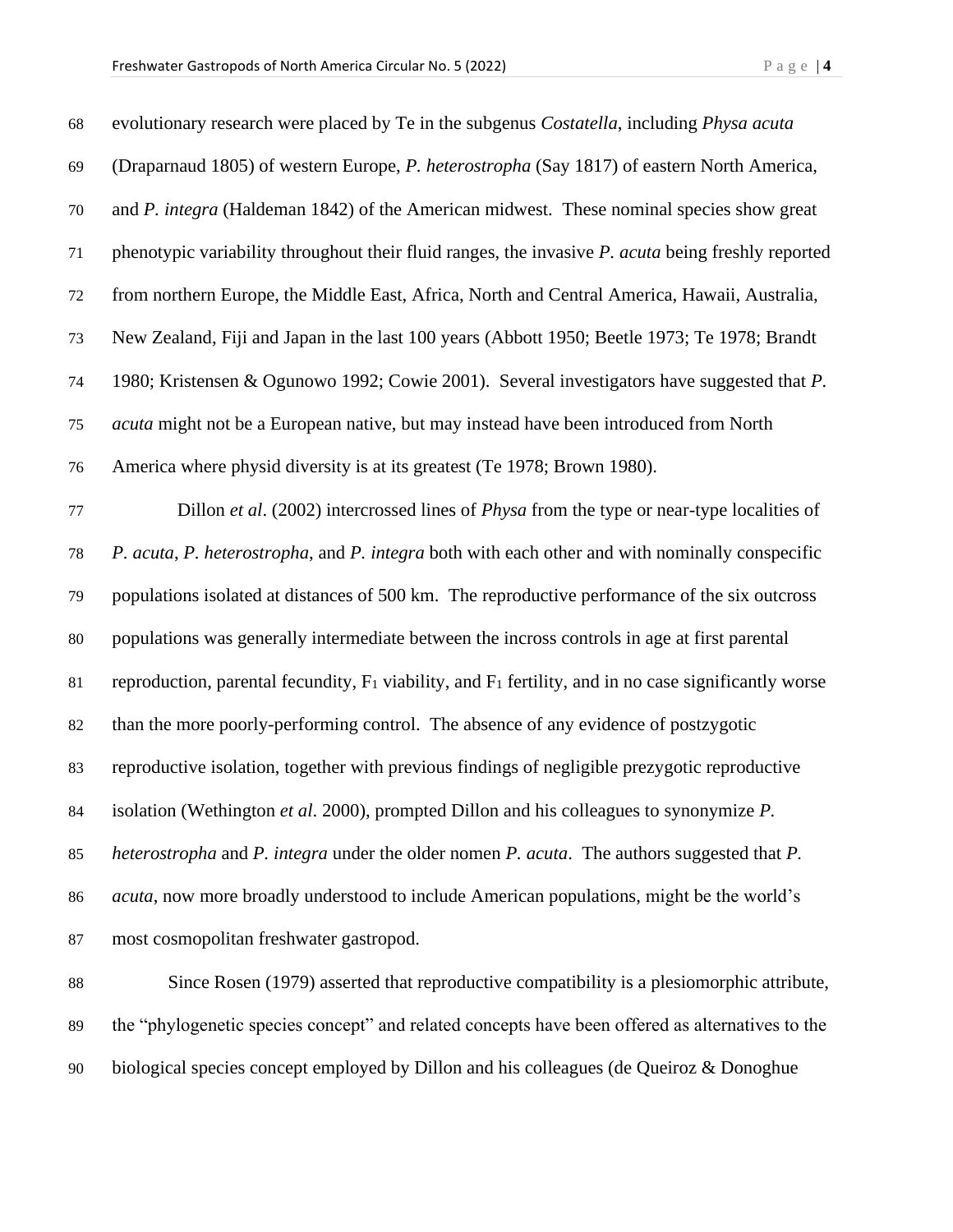1988, 1990; Mishler & Donoghue 1982; Donoghue 1985; Mishler & Brandon 1987). Harrison (1998) has suggested that reproductive isolation may best be understood as a mechanism causing speciation, rather than as a character diagnostic of the species. But since advocates of the phylogenetic species concept emphasize the individual organism as the unit of evolution, while advocates of the biological species concept emphasize populations, a compromise does not seem imminent.

 The purposes of this research are threefold. First, we assess the levels of mitochondrial and allozyme frequency variation within and among the six populations of *P. acuta* involved in the Dillon *et al*. (2002) breeding experiments, examining genetic diversity in an invasive organism which, despite obvious biological limitations, has spread over six continents. Second, we prospect for evidence that might confirm a North American origin for *P. acuta*. Third, we examine the extent to which the phylogenetic species concept corresponds to the biological species concept in this unique situation.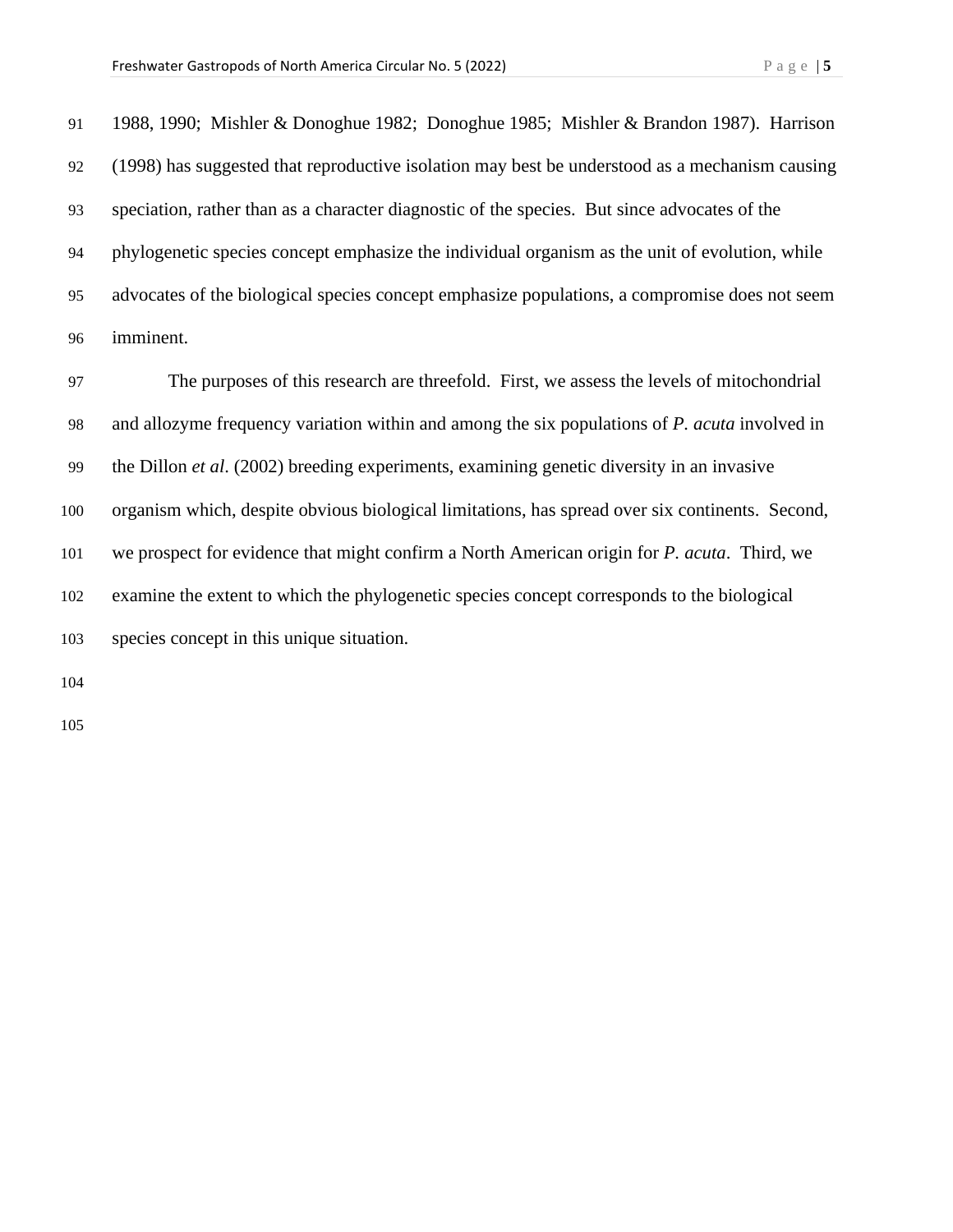#### **Materials and methods**

## *Study Populations*

 Wild-collected specimens were analyzed from the six populations used to found the laboratory lines of Dillon *et al*. (2002). *Physa acuta* population F was sampled near the type locality for the species, the Rieutort Wadi in Saint-Martin de Londres, 25 km north of Montpellier, France. A second population of European *P. acuta* (population I) was sampled from the Glastry Clay Pits, County Down, Northern Ireland. Population P was collected from a near-type locality for *Physa heterostropha*, the Schuylkill River at Fairmount Park in Philadelphia, Pennsylvania. A second population of nominal *P. heterostropha* (population C) was sampled from the pond at Charles Towne Landing State Park, in Charleston, South Carolina. Population N was sampled from the type locality of *Physa integra*, a small pond and connecting stream at the historical site of New Harmony, Posey County, Indiana. A second sample of nominal *P. integra* (population D) was collected from Douglas Lake at the University of Michigan Biological Station, Cheboygan County in northern Michigan. We also sampled one population of *P. gyrina* (G) from Little Lake at the Escanaba State Forest Campground, Marquette County, Michigan and one population of *P. hendersoni* (Y) from its type locality on the Salkehatchie River at Yemassee, South Carolina to serve as outgroups. Initial identifications based on shell morphology were confirmed by dissection and examination of the penial complex, which is "type c" for *Physa acuta*, (Paraense & Pointier 2003), "type b" for *P. gyrina*, and "type bc" for *P. hendersoni* (Te 1975, 1978, 1980).

*Mitochondrial DNA sequence*

Specimens for DNA sequencing were either frozen whole or stored in 95% ethanol before DNA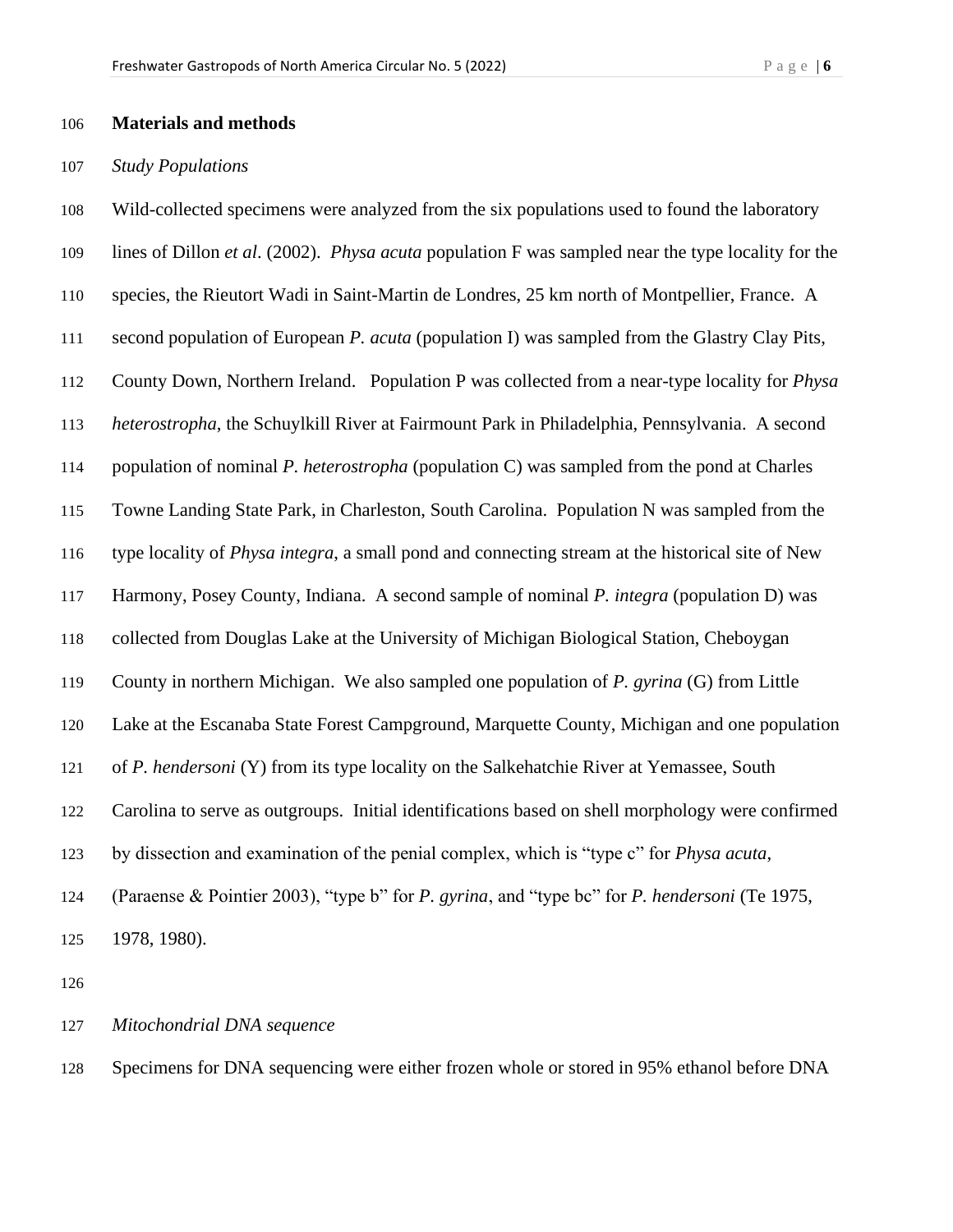| 129 | isolation. Sample sizes for DNA sequences ranged from 12 (population P) to 24 (population C).                      |
|-----|--------------------------------------------------------------------------------------------------------------------|
| 130 | Genomic DNA was isolated from head tissues or whole animal using standard                                          |
| 131 | phenol/chloroform extraction. Mitochondrial DNA sequences were obtained for a 650 base pair                        |
| 132 | segment of the mitochondrial cytochrome oxidase c subunit 1 (CO1) (Folmer et al. 1994) and a                       |
| 133 | 550 base pair segment of the mitochondrial 16S rRNA gene (Palumbi et al. 1991). The target                         |
| 134 | genes were amplified via PCR using 50-500 ng of template genomic DNA in 25 µl volumes (10                          |
| 135 | mM Tris, 50 mM KCl, 2.5 mM MgCl <sub>2</sub> , 1 µM each primer, 0.1 mM each dNTP, 1.5 units Taq                   |
| 136 | DNA polymerase; Fisher Scientific). The amplification regime began with a denaturation at                          |
| 137 | 92 <sup>0</sup> C for two minutes followed by 35 cycles of the following: denaturation at 92 <sup>0</sup> C for 40 |
| 138 | seconds, annealing at $52^{\circ}$ C for 60 seconds (16S)/ $50^{\circ}$ C for 60 seconds (CO1), and extension at   |
| 139 | $68^{\circ}$ C for 90 seconds. Reaction products were purified using Qiagen DyeEx spin columns and                 |
| 140 | concentrated using Millipore Ultrafree MC filters. Cycle sequencing was performed on an ABI                        |
| 141 | 3100 genetic analyzer using the ABI BigDye kit and the manufacturer's instructions.                                |
| 142 | Sequence data were initially aligned using Clustal W (Thompson et al. 1994).                                       |
| 143 | Comparison of 16S rRNA sequences to molluscan secondary structure models of conserved                              |
| 144 | stems and loops (Lydeard et al. 2000) identified occasional large loop-region indels, which were                   |
| 145 | excised in BioEdit (Hall 1999). Each 16S sequence was then concatenated to its corresponding                       |
| 146 | CO1 sequence for a single phylogenetic analysis.                                                                   |
| 147 | An optimal model for sequence evolution was determined using Modeltest 3.06 (Posada                                |
| 148 | & Crandall 1998; copyrighted by Posada at Brigham Young University 1998-2000) and run on                           |
| 149 | PAUP (Swofford 2001). The combined analysis of the six P. acuta populations and two                                |
| 150 | outgroups resulted in 82 taxa with 1065 characters (after duplicate sequences and portions of the                  |
| 151 | 16S loop region were removed). The TVM+I+G model was selected with base frequencies as                             |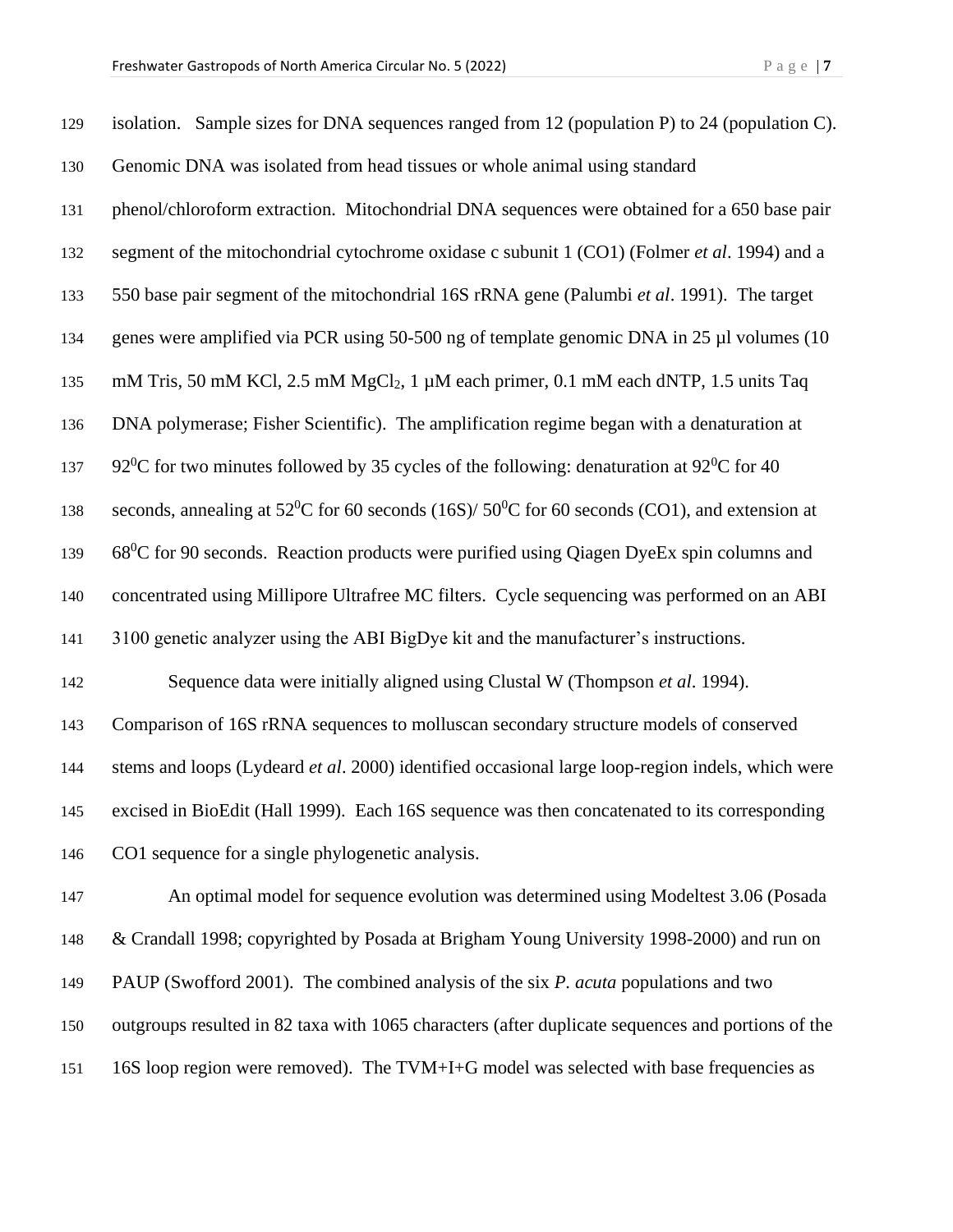| 152 | TOHOWS: A = 0.30390, C = 0.14670, G = 0.19570, T = 0.35370. The substitution model for the         |
|-----|----------------------------------------------------------------------------------------------------|
| 153 | rate matrix was as follows: $R(a)$ [A-C] = 1.491100, $R(b)$ [A-G] = 2.479100, $R(c)$ [A-T] =       |
| 154 | 1.227500, R(d) [C-G] = 1.259500, R(e) [C-T] = 2.479100, R(f) [G-T] = 1.0000. The proportion        |
| 155 | of invariable sites (I) was 0.3596 and the variable sites (G), gamma distribution shape parameter, |
| 156 | was 0.8212. A 10,000 bootstrap replicate neighbor joining analysis was performed using the         |
| 157 | GTR+G+I model maximum likelihood as a distance measure (selected by Modeltest 3.06) using          |
| 158 | the BioNJ method.                                                                                  |
|     |                                                                                                    |

 $152 \text{ F}$  follows: A = 0.30390, C = 0.14670, G = 0.19570, The substitution model for the substitution model for the substitution model for the substitution model for the substitution model for the substitution model for

 We used Arlequin ver. 2.000 (Schneider *et al*. 2000, copyrighted by Excoffier 1995- 2000) to discover whether our sequence data might contain genetic structure corresponding to continent of collection. Three initial analyses were performed within the six *P. acuta* populations - one of the CO1 data set alone, a second based on the 16S data set alone (with loop 163 sequences unedited) and a third based on the concatenated  $CO1 + 16S$  (edited) data set as analyzed phylogenetically above. Variance in the concatenated data set was partitioned into a component among continents, a component between populations within continents, and a component within populations using analysis of molecular variance.

#### *Allozyme Electrophoresis*

 Sample sizes for the analysis of gene frequencies at allozyme-encoding loci generally ranged from 30 to 40 individuals, except population C (from 53 to 103 individuals). Specimens were frozen in 100 – 200 microliters of tissue buffer (Tris HCL 7.4, 7% sucrose) with a xylene cyanol marker. For electrophoresis, whole-animal homogenates were centrifuged and the supernatant resolved in 14% starch gels (a 1:1 mixture of Sigma starch and Electrostarch). Four buffer systems were employed: AP6, TC6.0, TEB8 (Dillon 1992), and TC6.8 (Mulvey & Vrijenhoek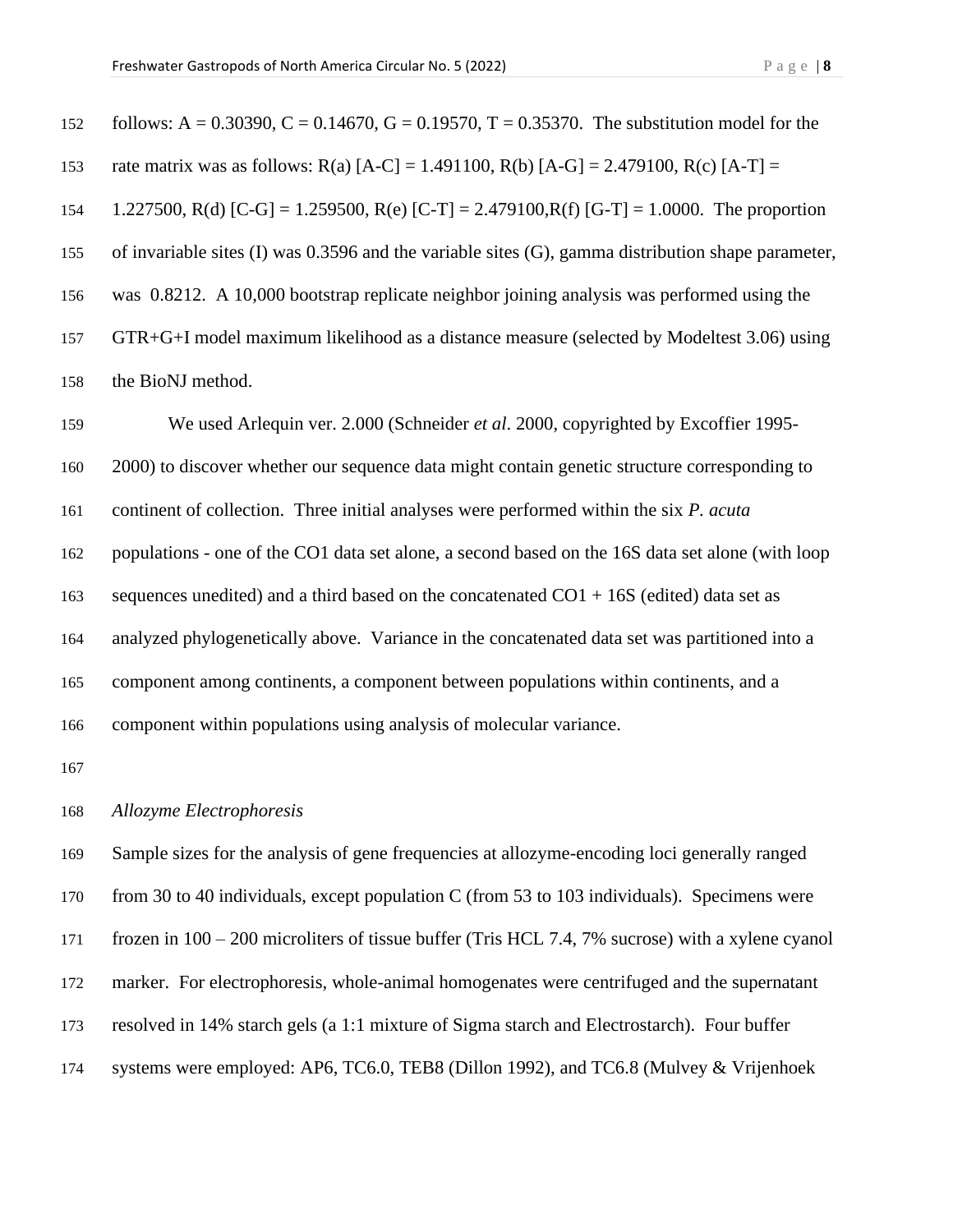| 175 | 1981). Gels were sliced and stained to demonstrate 6 enzymes using standard techniques (Shaw     |
|-----|--------------------------------------------------------------------------------------------------|
| 176 | & Prasad 1970). Glucose phosphate isomerase (GPI) was resolved on the AP6 and TC6.8              |
| 177 | buffers, 6-phosphogluconate dehydrogenase (6Pgd) on the AP6 and TEB8 buffers, isocitrate         |
| 178 | dehydrogenase (Isdh) on AP6 and TC6.8, and leucine aminopeptidase (Lap) on AP6 and TEB8.         |
| 179 | We scored only the faster of the two loci encoding phosphoglucomutase (Pgm2) resolved on         |
| 180 | both TC6 and TC6.8. We scored two (of several) loci encoding esterases (Est3 and Est6) as        |
| 181 | resolved on TEB8 buffer (Dillon & Wethington 1994). A detailed description of our general        |
| 182 | methods for allozyme electrophoresis, including equipment employed and recipes for all buffers   |
| 183 | and stains is available in Dillon (1992).                                                        |
| 184 | Mendelian inheritance of Esterase, Lap, Gpi, Pgm, and 6Pgd allozyme phenotype has                |
| 185 | been previously confirmed in several pulmonate taxa (Dillon & Wethington 1994; Mulvey &          |
| 186 | Vrijenhoek 1984; Mulvey et al. 1988). The allele encoding the most common allozyme band in       |
| 187 | population C was designated "100," and other alleles were named by the mobilities of their       |
| 188 | products (in millimeters) relative to this standard. Then gene frequencies, mean (direct-count)  |
| 189 | heterozygosities, genic diversity analyses, and genetic distances were calculated using Biosys-1 |
| 190 | (Release 1.7, Swofford & Selander 1981). Conformance to Hardy-Weinberg expectation was           |
| 191 | tested at all polymorphic loci by chi-square, with Yates correction in 2x2 cases, pooling within |
| 192 | homozygous and heterozygous genotypic classes as necessary. Unbiased genetic identities and      |
| 193 | distances were calculated among all 8 populations using the method of Nei (1978), and            |
| 194 | hierarchical F-statistics estimated across the six P. acuta populations using the methods of Nei |
| 195 | (1977) and Wright (1978).                                                                        |
| 196 |                                                                                                  |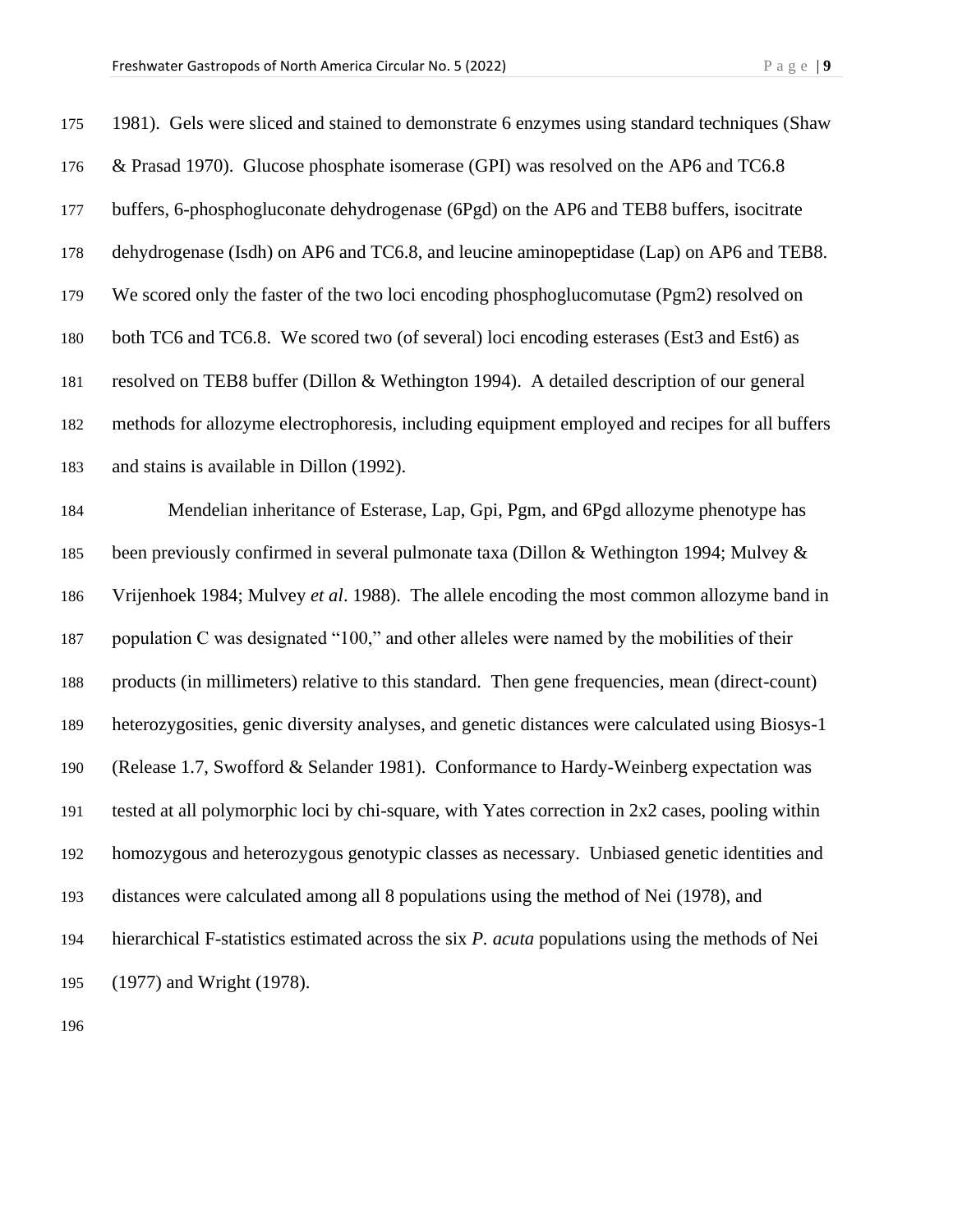#### **Results**

#### *Mitochondrial DNA*

CO1 sequences from 98 individuals and 16SrDNA sequences from 124 individuals from the six

- populations of *P. acuta* contained 73 and 81 unique mtDNA haplotypes, respectively. All three
- *P. gyrina* (population G) shared the same haplotype, as did two of the three *P. hendersoni* (Y).

A total of 104 CO1 sequences and 130 16s sequences have been entered into GenBank

(accession numbers XXXX – XXXX). Figure 1 shows the subset of 96 individuals for which

both genes were successfully sequenced clustered in a neighbor-joining tree based on the

TVM+I+G likelihood distances chosen by Modeltest 3.06 (Posada & Crandall 1998). The

topology confirms that *P. acuta* is monophyletic relative to outgroups *P. hendersoni* and *P.* 

*gyrina*. None of the six populations appeared to be monophyletic, however, nor did the three

formerly recognized nominal species *P. heterostropha* (P and C), *P. integra* (N and D) or *P.* 

*acuta* (*sensu strictu* F and I) constitute monophyletic groups, nor did any recognizable cluster

correspond to continent of collection. Rather, the most striking feature of Figure 1 is the

appearance of four haplotypes from the Charleston population (C10, C15, C13, and C18)

clustered well outside the main body of *P. acuta* sequences.

 The four individual snails bearing these haplotypes were not morphologically distinguishable from typical *P. acuta* in any respect. Yet their haplotypes differed from those of the other 20 snails in the Charleston population by an average of 31.9% for the 16S gene, 32.6% for the CO1 gene, and 30.4% for the two sequences concatenated and edited. A BLAST search of the Genbank returned greatest similarity to 16S and CO1 sequences from other pulmonate snails already in the database, suggesting that contamination was not a factor. But because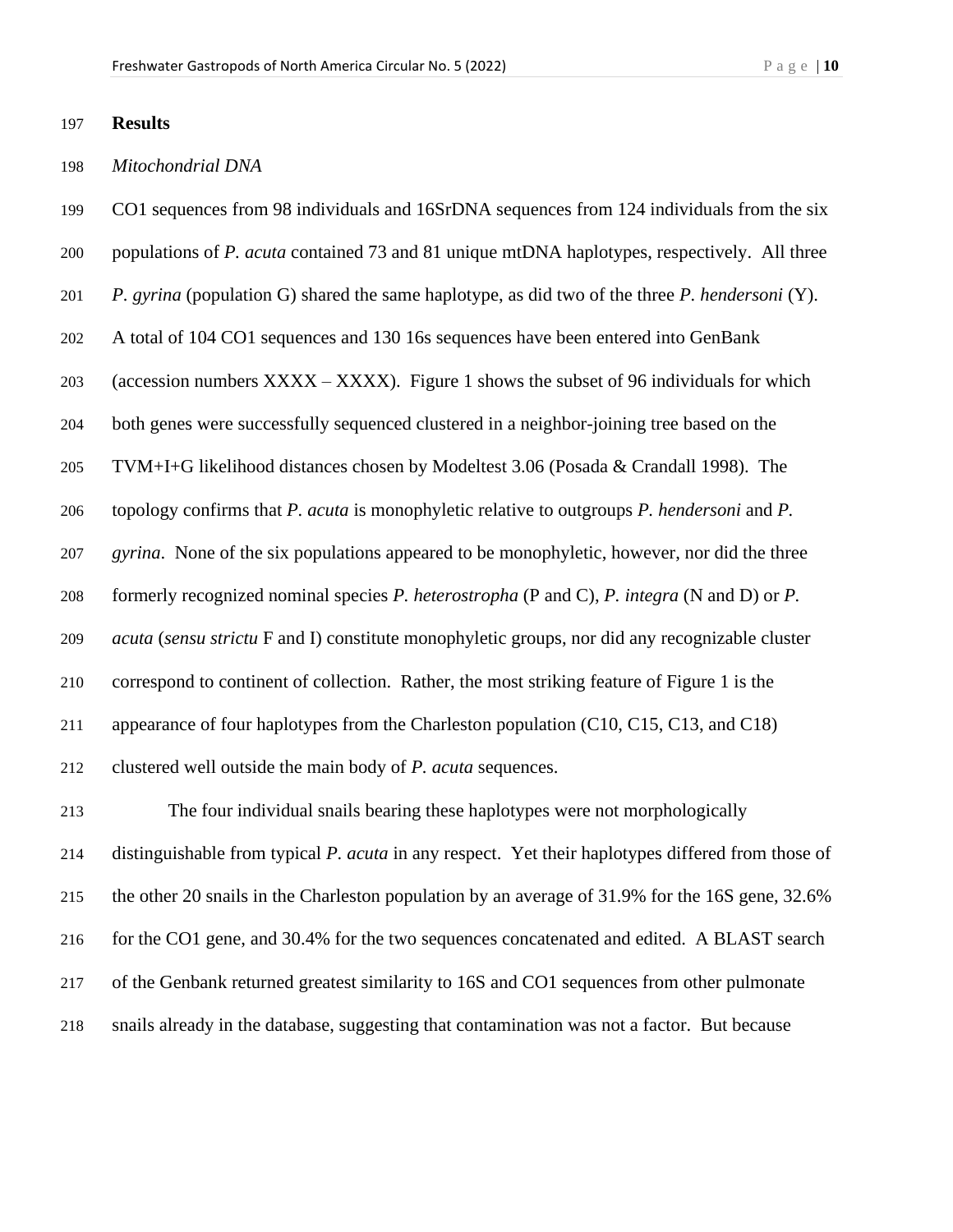cryptic speciation cannot be ruled out at present, we elected to delete these four outliers from the gene diversity analysis.

 For the 94 CO1 sequences and 120 16SrDNA sequences remaining, Table 1 summarizes the sample size, number of haplotypes, and range of uncorrected genetic distances within each of the six *P. acuta* populations as well as the mean number of pairwise differences and nucleotide diversity for the three data sets. Totals are also given for each value mentioned above in Table 1. The populations with the greatest within population genetic variation appear to be D and I for all three data sets. Table 2 shows the results of the analysis of molecular variance based on the 227 concatenated 16s + CO1 data set. The fixation indices were  $F_{SC} = 0.584$  within populations,  $F_{ST}$  $228 = 0.557$  among populations (within continents) and  $F_{CT} = -0.065$  between continents.

#### *Allozyme Electrophoresis*

 Gene frequencies at seven enzyme loci for our eight study populations are given in Table 3. 233 Sample sizes were at least 30 across all  $7 \times 8 = 56$  observations, except for the New Harmony 234 population ( $N = 24$  for Lap,  $N = 28$  for Isdh). Mean direct-count heterozygosities were not 235 strikingly different among populations, ranging from  $0.107 + 0.071$  in population D to  $0.212 +$  0.097 in population I. By the 0.95 criterion, 26 observations may be considered to reflect polymorphism. Genotype frequencies were significantly different from Hardy-Weinberg expectation in three observations, all at the leucine aminopeptidase locus: population C (chi 239 square = 6.03, p = 0.014), population N (chi square = 5.41, p = 0.020), and population Y (chi 240 square  $= 7.12$ ,  $p = 0.008$ . The heterozygosity observed is significantly below Hardy-Weinberg expectation in all three cases, but it is not clear whether this result reflects low levels of self-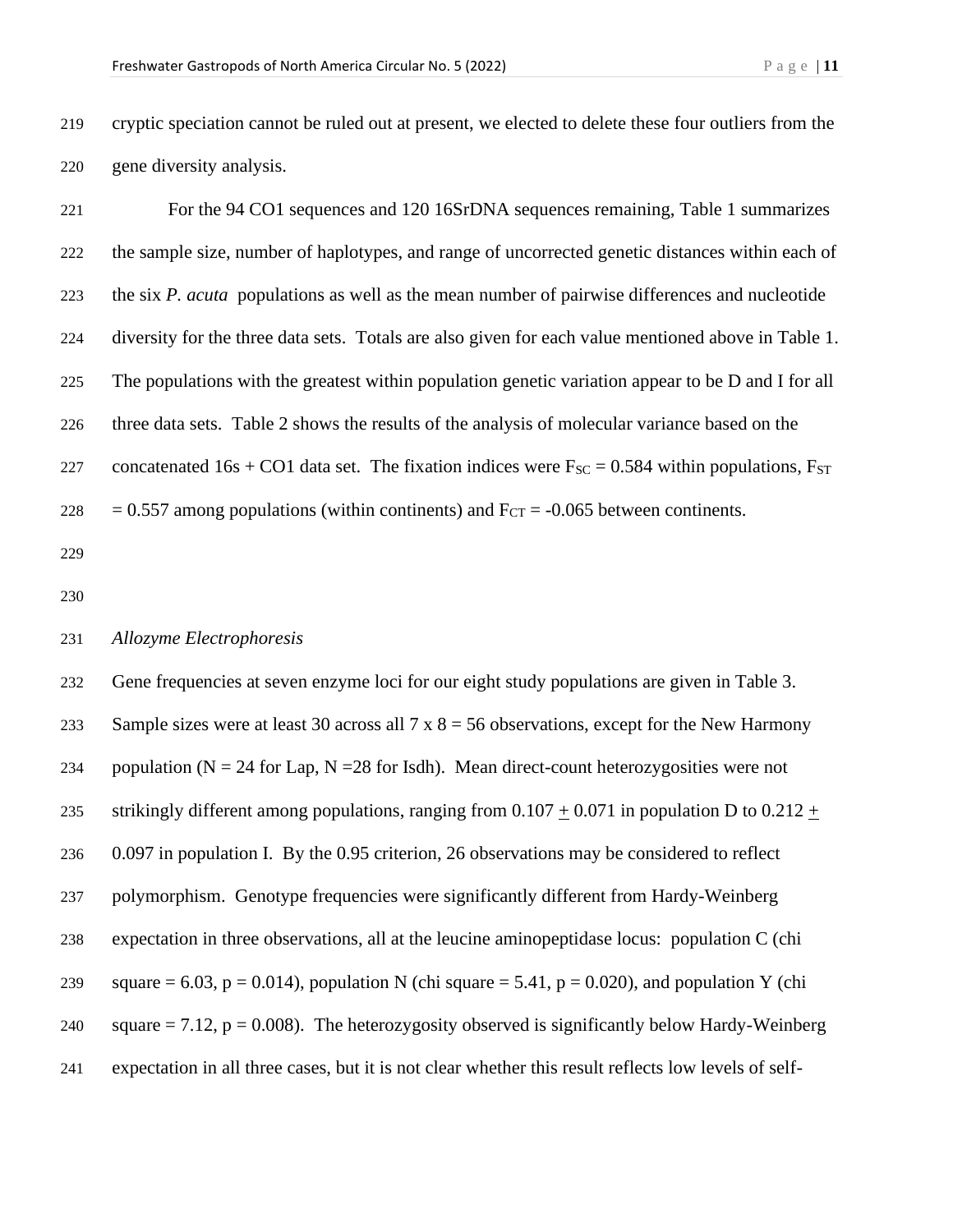| 242 | fertilization previously documented in <i>Physa</i> populations (Wethington & Dillon 1997; Dillon et               |
|-----|--------------------------------------------------------------------------------------------------------------------|
| 243 | al. in press) or type I statistical error. Across the six populations of the <i>P. acuta</i> and seven loci,       |
| 244 | average coefficients of inbreeding were $F_{IS} = 0.104$ , $F_{IT} = 0.0527$ , and $F_{ST} = 0.472$ . Hierarchical |
| 245 | reanalysis, dividing the populations into four American and two European, returned an average                      |
| 246 | $F_{SC}$ (populations within continents) = 0.483 and $F_{ST}$ = 0.469, with negligible variance attributable       |
| 247 | to continents within the total ( $F_{CT} = -0.027$ ).                                                              |
| 248 | The levels of interpopulation divergence generally appear high; <i>Physa gyrina</i> population                     |
| 249 | G sharing no alleles at any locus with most populations of P. acuta. The Yemassee (Y)                              |
| 250 | population of <i>P. hendersoni</i> appeared intermediate in some sense between the other two species,              |
| 251 | more genetically similar to P. acuta but sharing some alleles with P. gyrina. Within P. acuta,                     |
| 252 | the northern Michigan population (D) was distinguished by high frequencies of private alleles at                   |
| 253 | several loci. The matrix of Nei's statistics based on these data is given in Table 4.                              |
|     |                                                                                                                    |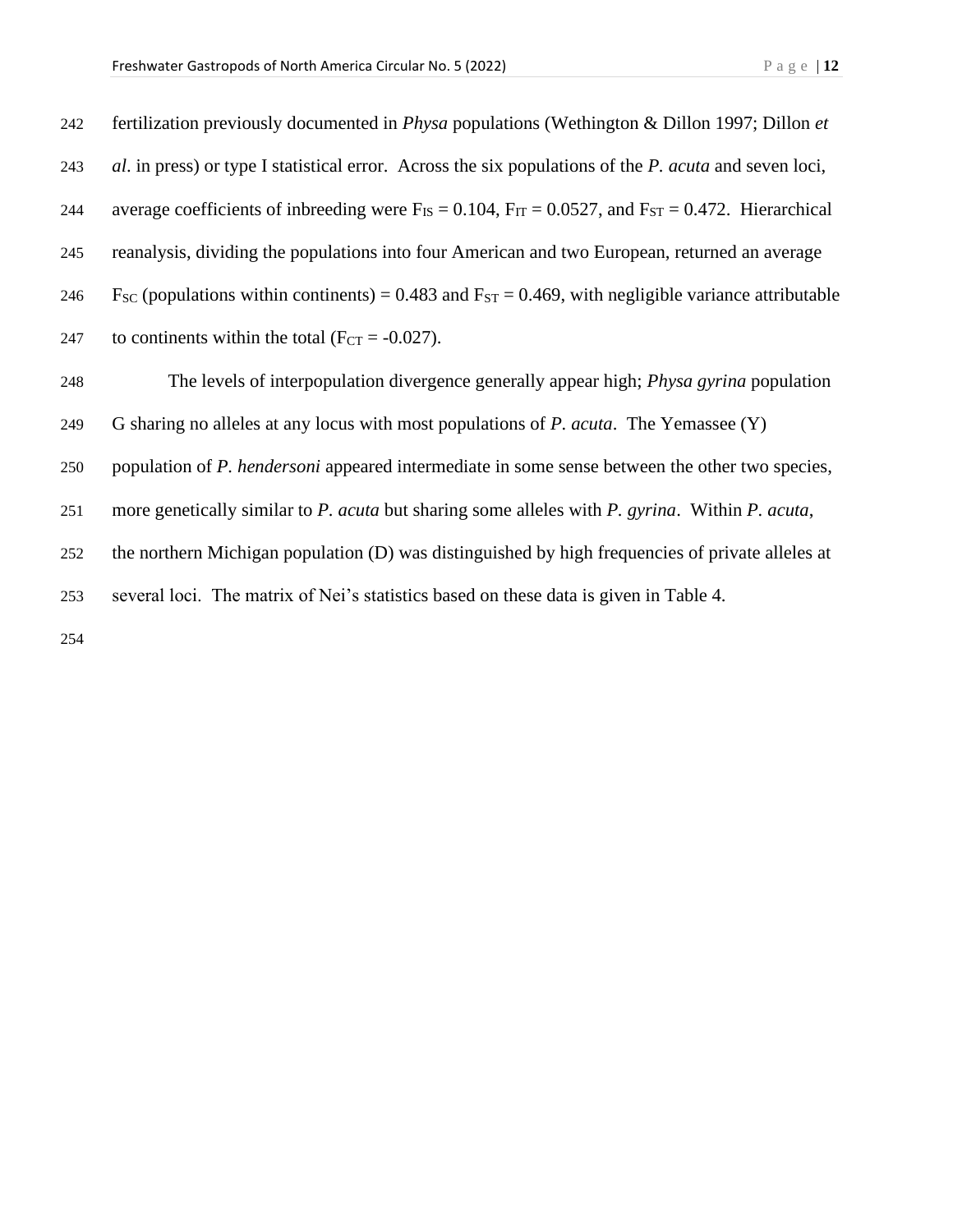## **Discussion**

256 The levels of genetic diversity within our six populations of *Physa acuta* ( $F_{SC} = 0.584$  mtDNA, F<sub>IT</sub> = 0.104 allozymes) as well as the genetic divergence among them (F<sub>ST</sub> = 0.557 mtDNA, F<sub>ST</sub>  $258 = 0.472$  allozymes) are high by comparison to values typically reported for other organisms in the literature. But in view of the large geographic distances separating these populations and the poor overland dispersal capabilities reasonably expected from freshwater gastropods, one might be surprised that levels of genetic divergence were not greater.

 Population D from northern Michigan was the most distinctive of the *P. acuta* populations on the basis of gene frequencies at allozyme-encoding loci, fixed for the unique 264 allele Est6<sup>92</sup> and carrying two other unique alleles in high frequency, Est3<sup>105</sup> and Isdh<sup>104</sup> (Table 3). We detected only one fixed difference among the other five populations combined (pair N 266 and F at Est6) and only one unique allele (Isdh<sup>97</sup> in population P). Genetic distances among populations N, P, C, F, and I ranged from 0.022 to 0.284 (Table 4). By comparison, the ten populations of *P. acuta* surveyed from the area around Charleston, SC, also displayed one fixed difference and two private alleles (Dillon & Wethington 1995). Nei's genetic distances among the ten Charleston populations, isolated by brackish water creeks but in no case separated by greater than 50 km, generally ranged from 0.10 to 0.25 and up to 0.33. The allozyme divergence of population D from the other five *P. acuta* populations was somewhat greater, with genetic distances ranging from 0.626 to 0.843.

 The number of unique mitochondrial haplotypes we discovered in each *P. acuta* 275 population generally approached the number of individuals sampled (Table 1). For  $16S + CO1$  concatenated and edited, matching sequences were generally found only within populations (2 of 12 in P, 2 of 18 in C, and 2 of 14 in I). The only exception was a single sequence shared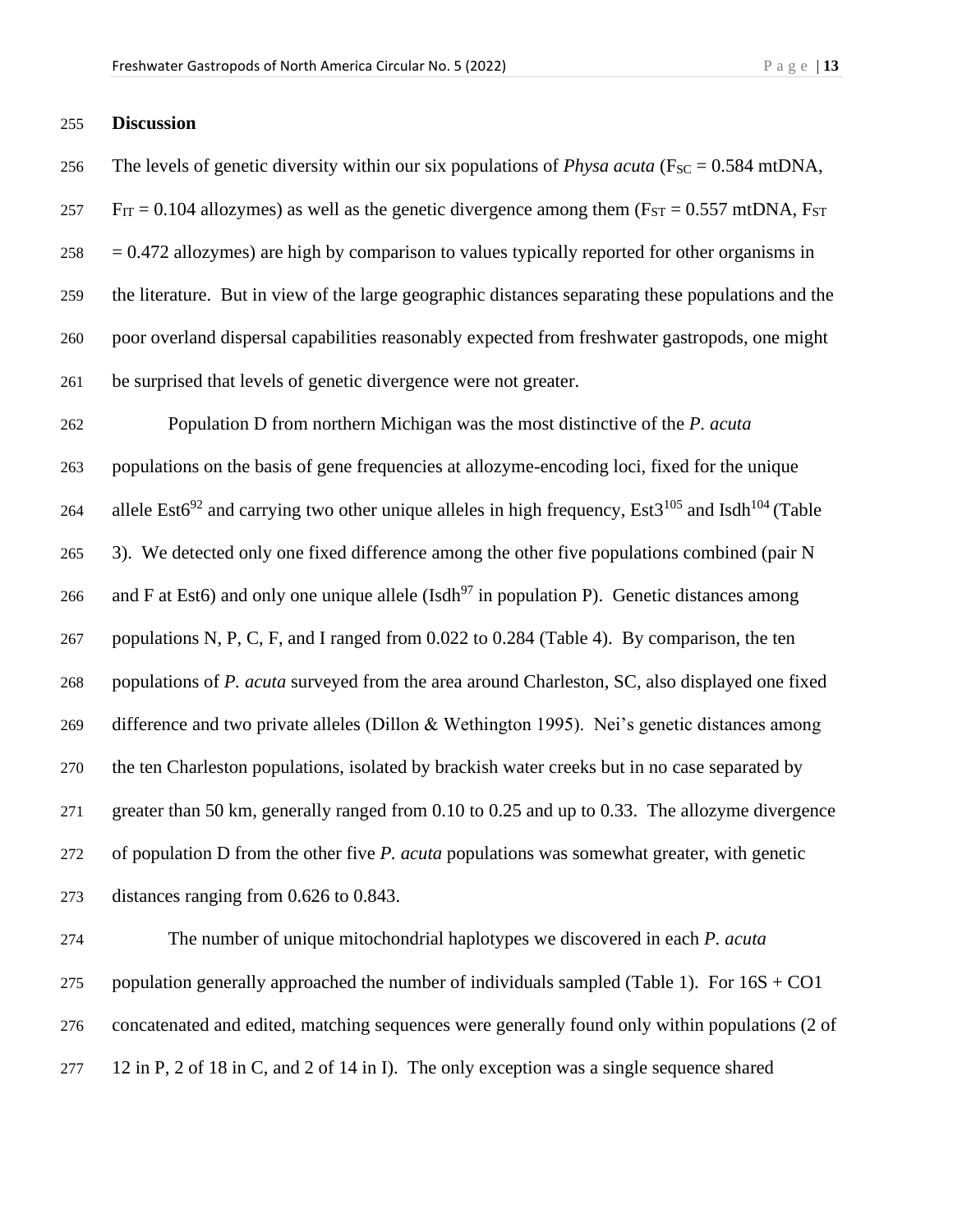| 278 | between the P and C populations ( $C8 = C17 = P6$ ). Setting aside the population C outliers, the     |
|-----|-------------------------------------------------------------------------------------------------------|
| 279 | mean number of pairwise nucleotide differences ranged from $7.18 \pm 3.58$ in Population F to         |
| 280 | 35.41 $\pm$ 16.35 in Population D. Percent difference in concatenated 16S + CO1 sequence ranged       |
| 281 | up to 10.3% within population I and up to 13.3% in population D.                                      |
| 282 | Similarly high levels of mitochondrial sequence diversity have recently been reported in              |
| 283 | many populations of pulmonate land snails (Thomaz et al 1996; Ross 1999; Davison 2000;                |
| 284 | Hayashi & Chiba 2000; Thacker & Hadfield 2000; Goodacre & Wade 2001; Teshima et al                    |
| 285 | 2003). Thomaz and his colleagues suggested four non-exclusive factors that might contribute to        |
| 286 | this phenomenon: (1) extremely rapid mitochondrial evolution, (2) ancient isolating factors           |
| 287 | contributing to extreme mitochondrial divergence before reestablishment of panmixia, (3) natural      |
| 288 | selection favoring the polymorphism, and (4) ecological factors lending to population structuring     |
| 289 | that favors the retention of ancient haplotypes. Although genetic variation in pulmonate snails       |
| 290 | has traditionally been attributed at least partly to selection (Jones et al 1977; Clarke et al 1978), |
| 291 | Thomaz and subsequent workers have generally favored population subdivision as the most               |
| 292 | important factor.                                                                                     |
| 293 | Despite high levels of sequence divergence, our mtDNA phylogeny supported the                         |

 Despite high levels of sequence divergence, our mtDNA phylogeny supported the monophyly of *Physa acuta* (Figure 1). Thus our six populations constitute a single phylogenetic species as well as a biological one. Three (of 14) individuals from population I appeared to form a distinct cluster, as did 13 (of 15) individuals from population D. The most distinctive cluster of *P. acuta* haplotypes was, however, born by four of the 18 snails sequenced from Charleston population C. The likelihood that the pond from which these 18 snails were collected hosts an admixture of two cryptic species seems low, but not entirely negligible. Our 15 years of laboratory breeding experiments, involving scores of lines founded separately from population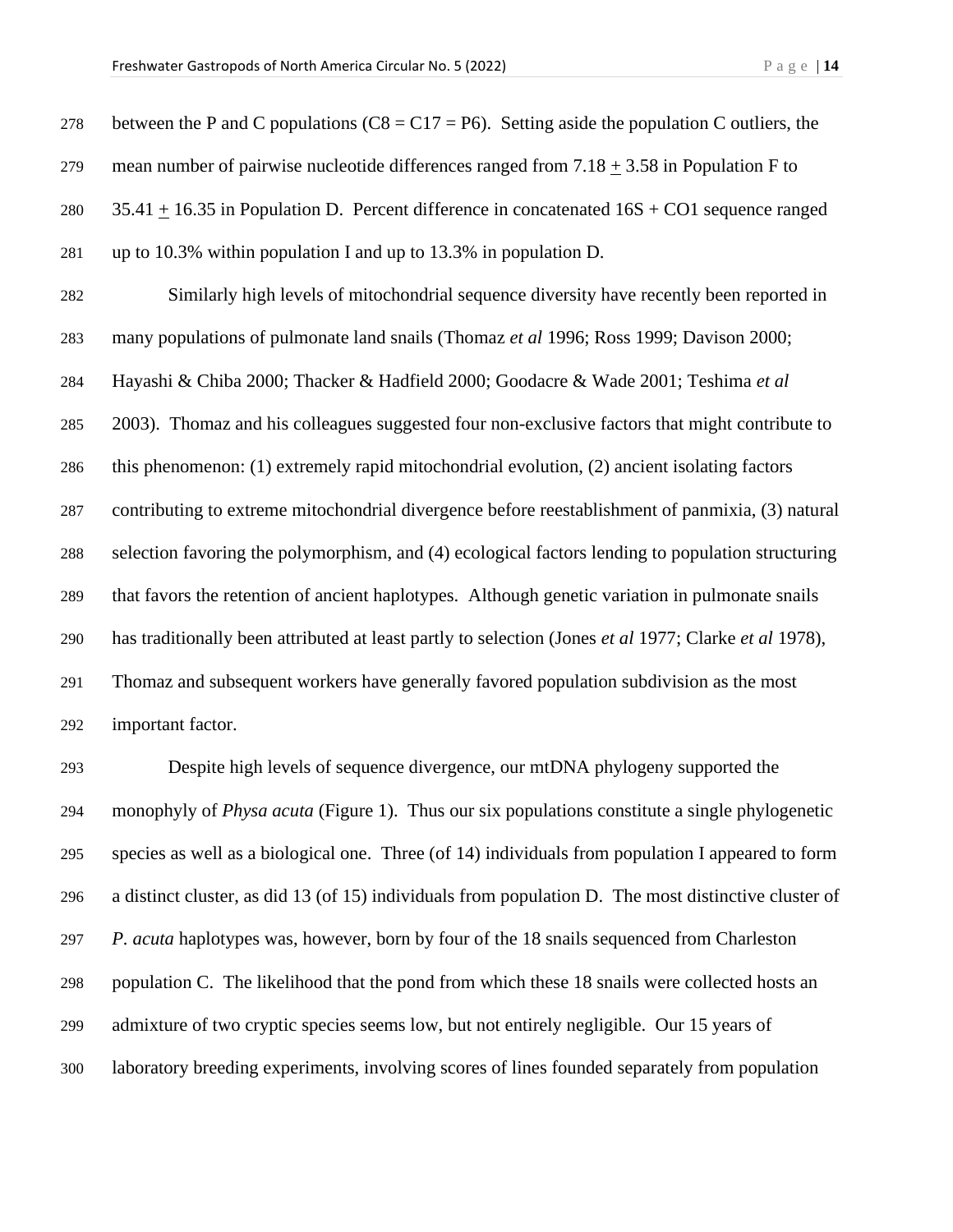C, have revealed no evidence of reproductive isolation (Wethington & Dillon 1993, 1996, 1997). Our surveys of allozyme genotype frequencies, both of 70 individuals at ten loci (Dillon & Wethington 1995) and of 50 -100 individuals at the seven loci reported here, generally show conformance to Hardy-Weinberg expectation within population C. The exception at the LAP locus seems attributable to background levels of self-fertilization (Wethington & Dillon 1997; Dillon *et al*. in press). Nevertheless, an effort to isolate and intercross lines of *Physa* from population C that have the two divergent mitochondrial haplotypes is currently underway in our laboratory.

 Although the hypothesis remains quite plausible on the basis of other evidence, neither our allozyme data nor our mitochondrial sequence data support previous suggestions that European populations of *P. acuta* have been founded from North America in historic times. Genotype frequencies at allozyme encoding loci yield a negligible coefficient of inbreeding 313 attributable to the continent level of subdivision ( $F_{CT} = -0.027$ ). European populations are not less heterozygous than their putative sources in America, nor do they seem to have lost alleles. Population F and I are more similar to each other than either is to any of the American 316 populations, missing the common American allele Lap<sup>103</sup> and sharing the rare allele Pgm2<sup>110</sup> not detected elsewhere. The sequence data yield a similarly negligible fixation index attributable to 318 the continent level of organization ( $F_{CT} = -0.065$ ), neither European population showing any evidence of reduction in haplotype diversity (Table 1). Thus any artificial introduction of *P. acuta* into Europe would seem to have involved a large number of colonists, and a specific American source does not immediately present itself. A model hypothesizing multiple colonization events, perhaps from source(s) in the southern Gulf regions of the United States (Anderson 2003), would seem fertile ground for future inquiry.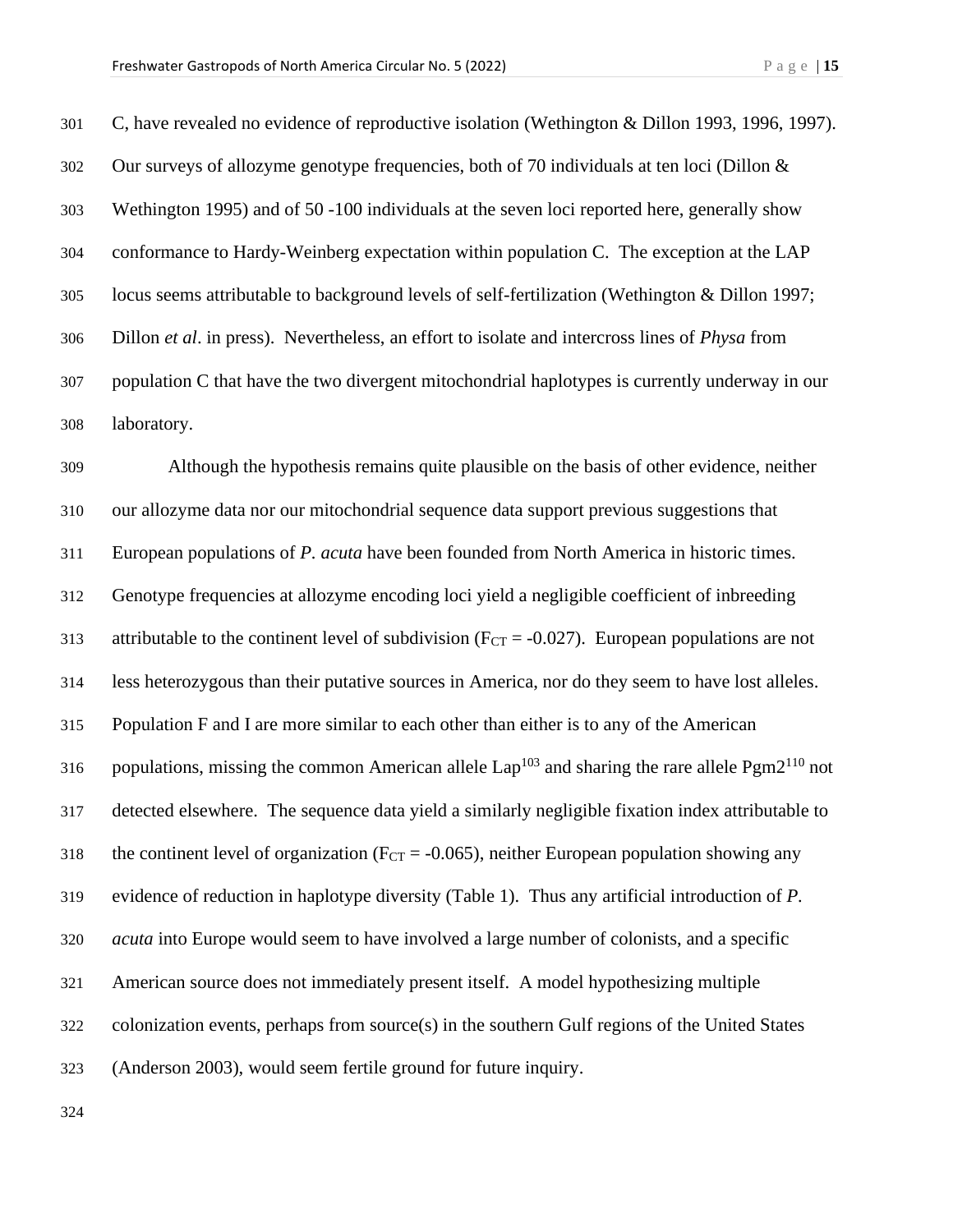| 325 | <b>References</b>                                                                                  |
|-----|----------------------------------------------------------------------------------------------------|
| 326 | Abbott RT (1950) Snail invaders. Natural History, February, 80-85.                                 |
| 327 |                                                                                                    |
| 328 | Alexander J, Covich A (1991) Predator avoidance by the freshwater snail <i>Physella virgata</i> in |
| 329 | response to the crayfish Procambarus simulans. Oecologia, 87, 435-442.                             |
| 330 |                                                                                                    |
| 331 | Anderson R (2003) Physella (Costatella) acuta Draparnaud in Britain and Ireland - Its              |
| 332 | taxonomy, origins and relationships to other introduced Physidae. Journal of                       |
| 333 | Conchology, 38, $7 - 22$ .                                                                         |
| 334 |                                                                                                    |
| 335 | Beetle DE (1973) Physa acuta in Virginia. The Nautilus, 87, 28.                                    |
| 336 |                                                                                                    |
| 337 | Bousset L, Henry P-Y, Sourrouille P, Jarne P (2004) Population biology of the invasive             |
| 338 | freshwater snail Physa acuta approached through genetic markers, ecological                        |
| 339 | characterization and demography. Molecular Ecology, 13, 2023-2036.                                 |
| 340 |                                                                                                    |
| 341 | Brandt A (1980) An annotated checklist of the non-marine molluscs of Hong Kong. In: The            |
| 342 | Malacofauna of Hong Kong and Southern China (ed. Morton B), pp. 101-108.                           |
| 343 | University Press, Hong Kong.                                                                       |
| 344 |                                                                                                    |
| 345 | Britton DK (In press) Environmental and genetically induced shell shape variation in the           |
| 346 | freshwater pond snail Physa virgata. American Malacological Bulletin.                              |
| 347 |                                                                                                    |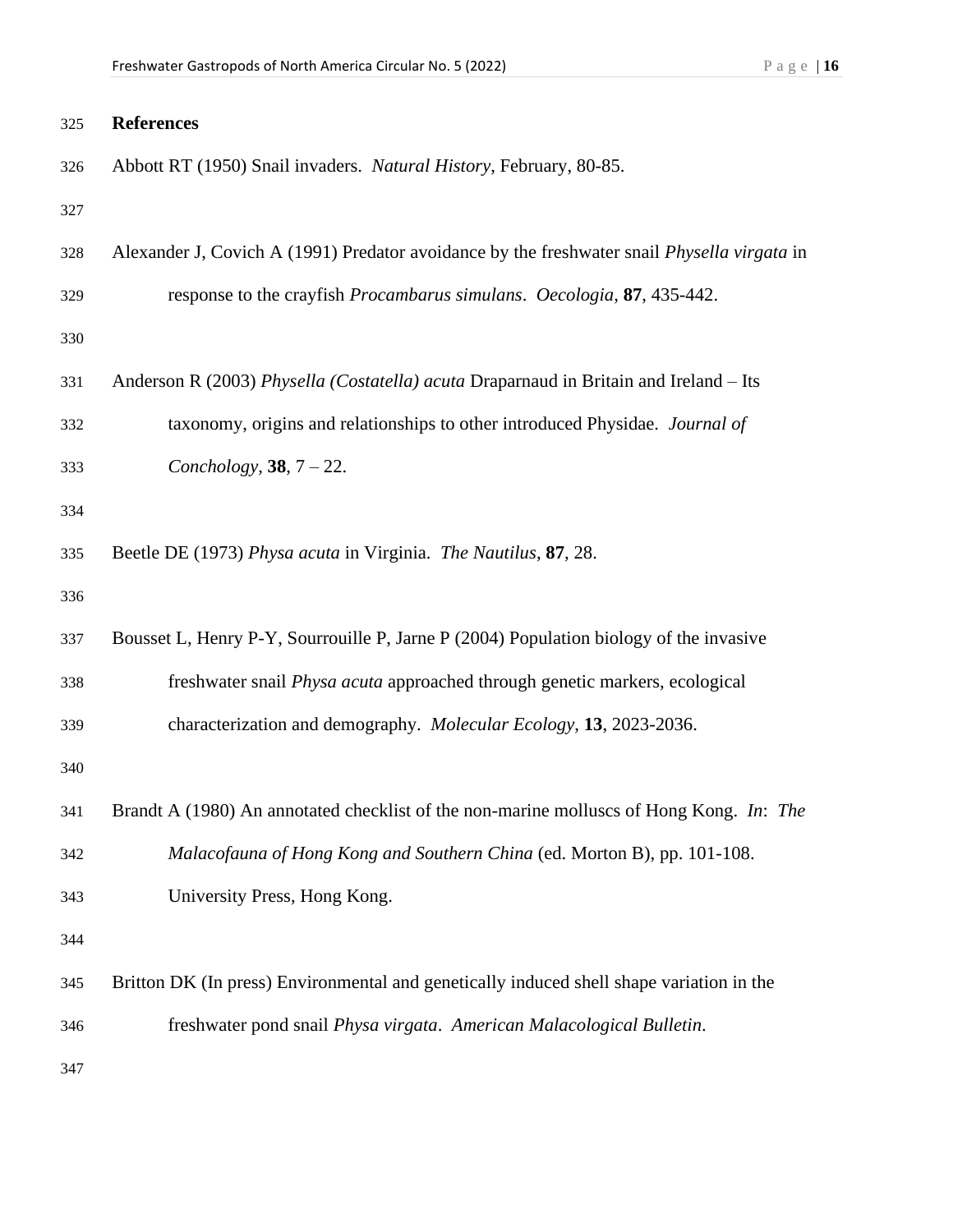|  |  |  |  |  | _<br>ı |
|--|--|--|--|--|--------|
|--|--|--|--|--|--------|

| 348 | Brown DB (1980) The Freshwater Snails of Africa and Their Medical Importance               |
|-----|--------------------------------------------------------------------------------------------|
| 349 | (revised 2 <sup>nd</sup> edition). Taylor and Francis, London, p. 249.                     |
| 350 |                                                                                            |
| 351 | Brown KM (1979) The adaptive demography of four freshwater pulmonate snails. Evolution,    |
| 352 | 33, 417-432.                                                                               |
| 353 |                                                                                            |
| 354 | Brown KM (1982) Resource overlap and competition in pond snails: an experimental           |
| 355 | analysis. <i>Ecology</i> , <b>63</b> , 412-422.                                            |
| 356 |                                                                                            |
| 357 | Brown KM (1991) Mollusca: Gastropoda. In: Ecology and classification of North American     |
| 358 | freshwater invertebrates (eds. Thorp JH, Covich P), pp. 285-314. Academic Press, Inc.      |
| 359 | New York.                                                                                  |
| 360 |                                                                                            |
| 361 | Burch JB (1982) North American freshwater snails: identification keys, generic synonymy,   |
| 362 | supplemental notes, glossary, references, index. Walkerana, 4, 1-365.                      |
| 363 |                                                                                            |
| 364 | Burch JB (1988) North American freshwater snails: introduction, systematics, nomenclature, |
| 365 | identification, morphology, habitats, distribution. Walkerana, 2, 1-80.                    |
| 366 |                                                                                            |
| 367 | Burch JB, Tottenham J (1980) North American freshwater snails: species list, ranges, and   |
| 368 | illustrations. Walkerana, 3, 1-215.                                                        |
| 369 |                                                                                            |
| 370 | Burnside C (1998) Ecophenotypic variation in shell morphology within the freshwater pond   |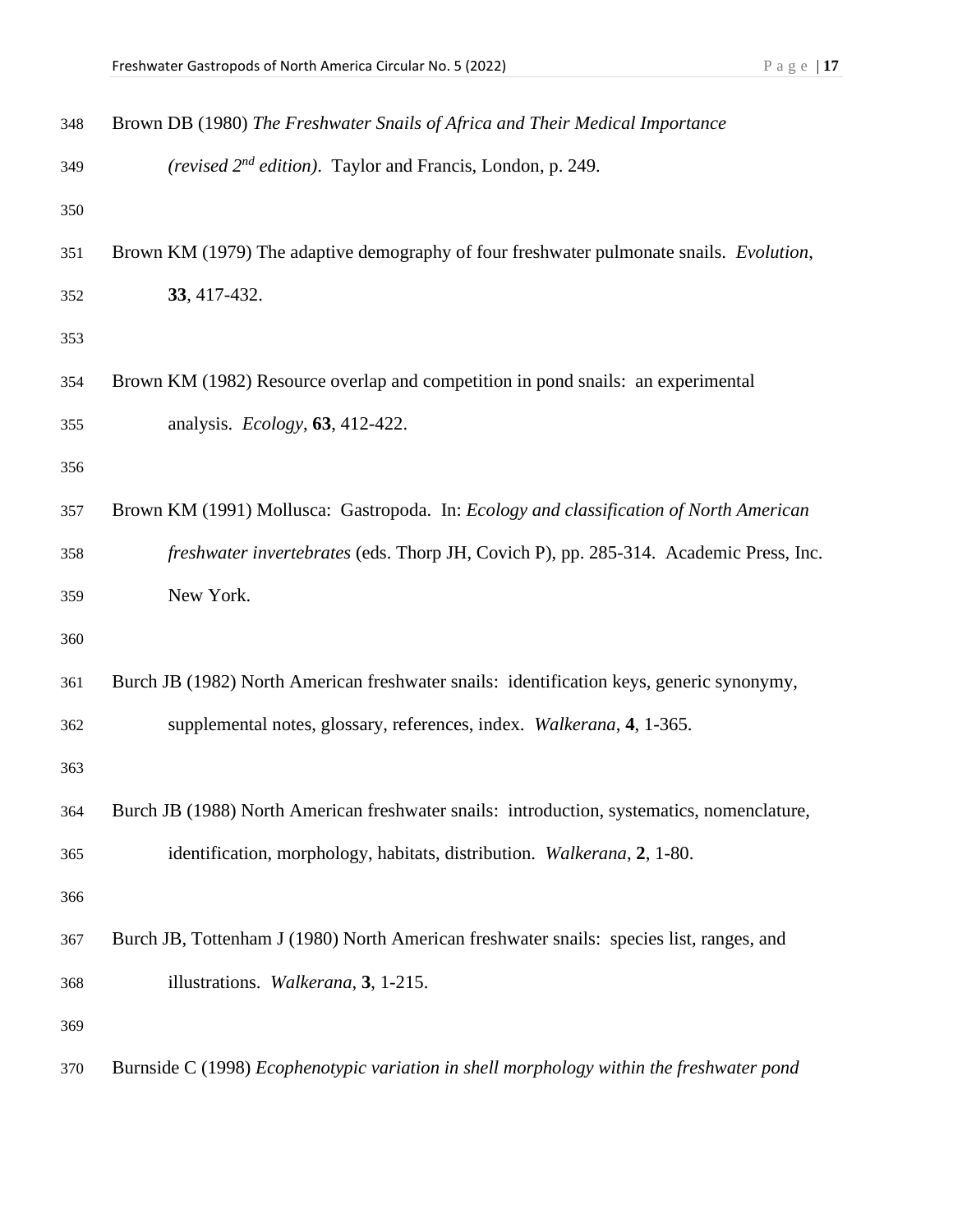| 371 | snail, genus, Physella (Pulmonata: Basommatophora) and its taxonomic implications.                  |
|-----|-----------------------------------------------------------------------------------------------------|
| 372 | PhD thesis, University of Texas.                                                                    |
| 373 |                                                                                                     |
| 374 | Buth DG, Suloway JJ (1983) Biochemical genetics of the snail genus <i>Physa</i> : A                 |
| 375 | comparison of populations of two species. <i>Malacologia</i> , 23, 351-359.                         |
| 376 |                                                                                                     |
| 377 | Clampitt PT (1970) Comparative ecology of the snails <i>Physa gyrina</i> and <i>Physa integra</i> . |
| 378 | Malacologia, 10, 113-151.                                                                           |
| 379 |                                                                                                     |
| 380 | Clarke B, Arthur W, Horley DT, Parkin DT (1978) Genetic variation and natural selection in          |
| 381 | Pulmonate molluscs. In: Pulmonates Volume 2A Systematics, Evolution, and                            |
| 382 | Ecology (eds. Fretter V, Peake J), pp. 219-270. Academic Press Inc., New York.                      |
| 383 |                                                                                                     |
| 384 | Cowie R (2001) Invertebrate invasions on Pacific Islands and the replacement of unique native       |
| 385 | faunas: a synthesis of the land and freshwater snails. <i>Biological Invasions</i> , 3, 119-136.    |
| 386 |                                                                                                     |
| 387 | Crowl T (1990) Life-history strategies of a freshwater snail in response to stream performance      |
| 388 | and predation balancing conflicting demands. Oecologia, 84, 238-243.                                |
| 389 |                                                                                                     |
| 390 | Crowl T, Covich A (1990) Predator-induced life-history shifts in a freshwater snail. Science,       |
| 391 | 247, 949-951.                                                                                       |
| 392 |                                                                                                     |
| 393 | Davison A (2000) An east-west distribution of divergent mitochondrial haplotypes in British         |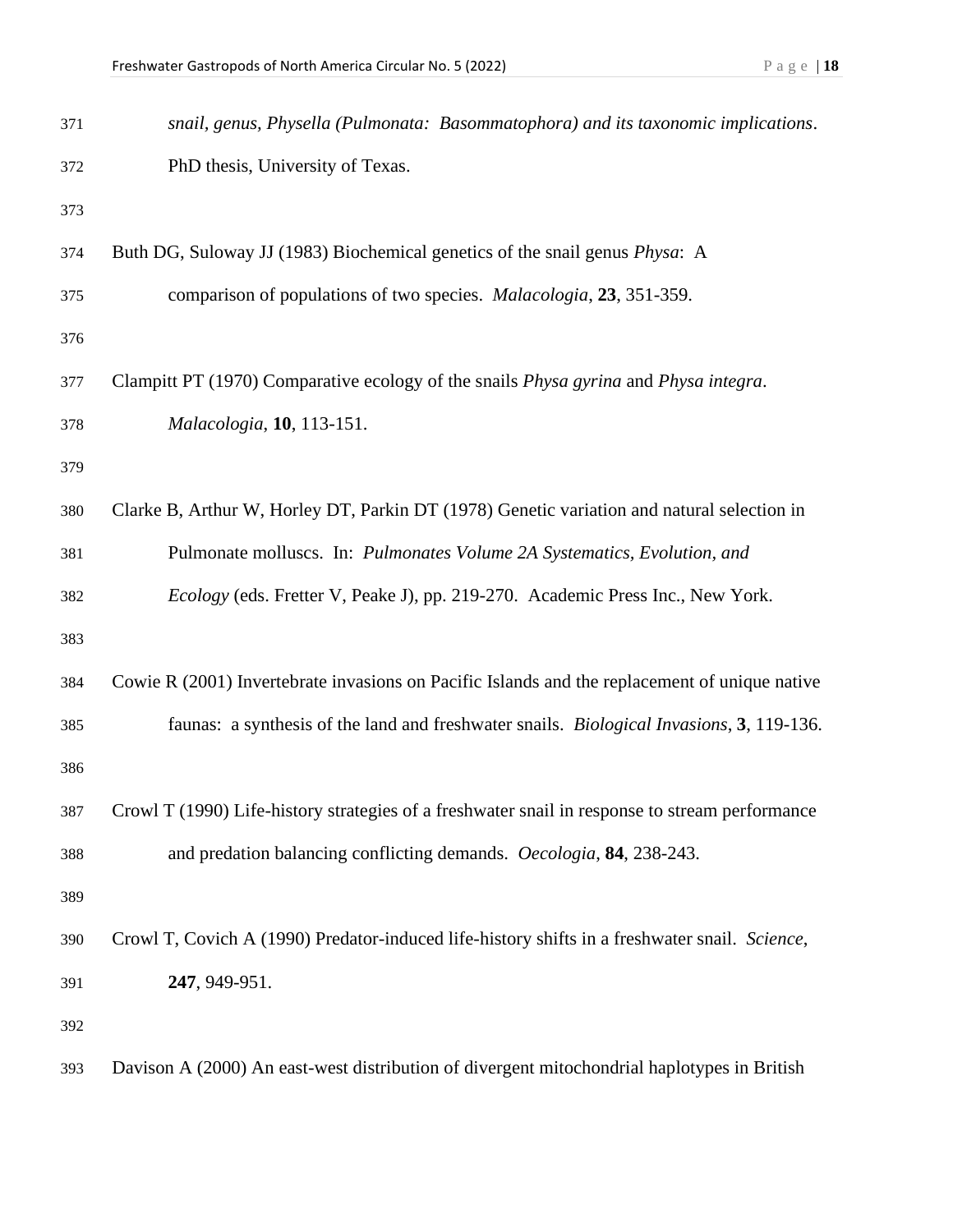| 394 | populations of the land snail, Cepaea nemoralis (Pulmonata). Biological Journal of the     |
|-----|--------------------------------------------------------------------------------------------|
| 395 | Linnean Society, 70, 697-706.                                                              |
| 396 |                                                                                            |
| 397 | DeWitt T J (1991) Mating behavior of the freshwater pulmonate snail, <i>Physa gyrina</i> . |
| 398 | American Malacological Bulletin, 9, 81-84.                                                 |
| 399 |                                                                                            |
| 400 | DeWitt TJ (1995) Gender contests in a simultaneous hermaphroditic snail: a size-advantage  |
| 401 | model of behavior. Animal Behaviour, 51, 345-351.                                          |
| 402 |                                                                                            |
| 403 | DeWitt T J, Sih A, Hucko J (1999) Trait compensation and cospecialization in a             |
| 404 | freshwater snail: size, shape, and antipredator behaviour. Animal Behaviour, 58, 397-      |
| 405 | 407.                                                                                       |
| 406 |                                                                                            |
| 407 | DeWitt T J, Robinson BW, and Wilson DS (2000) Functional diversity among predators of a    |
| 408 | freshwater snail imposes an adaptive trade-off for shell morphology. Evolutionary          |
| 409 | Ecology Research, 2, 129-148.                                                              |
| 410 |                                                                                            |
| 411 | de Queiroz K, Donoghue MJ (1988) Phylogenetic systematics and the species problem.         |
| 412 | Cladistics, 4, 317-338.                                                                    |
| 413 |                                                                                            |
| 414 | de Queiroz K, Donoghue MJ (1990) Phylogenetic systematics and species revised.             |
| 415 | Cladistics, 6, 83-90.                                                                      |
| 416 |                                                                                            |
|     |                                                                                            |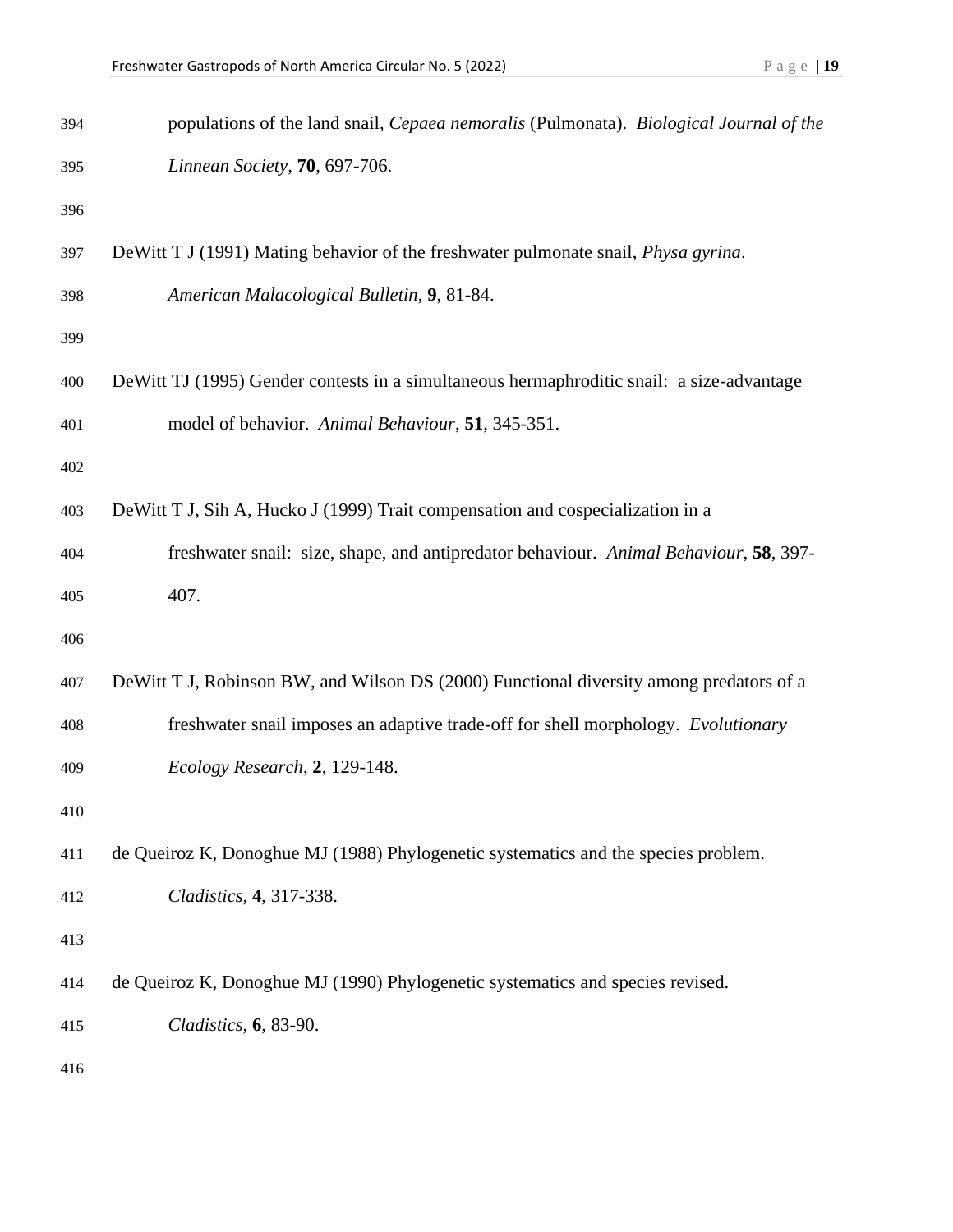| 417 | Dillon RT (1992) Electrophoresis IV: nuts and bolts. World Aquaculture, 23(2), 48-51.   |
|-----|-----------------------------------------------------------------------------------------|
| 418 |                                                                                         |
| 419 | Dillon RT (2000) The Ecology of Freshwater Molluscs. Cambridge University Press, United |
| 420 | Kingdom.                                                                                |
| 421 |                                                                                         |
| 422 | Dillon RT, Davis K (1991) The diatoms ingested by freshwater snails: Temporal,          |
| 423 | spatial, and interspecific variation. Hydrobiologia, 210, 233-242.                      |
| 424 |                                                                                         |
| 425 | Dillon RT, Wethington AR (1994) Inheritance at five loci in the freshwater snail,       |
| 426 | Physa heterostropha. Biochemical Genetics, 32, 75-82.                                   |
| 427 |                                                                                         |
| 428 | Dillon RT, Wethington AR (1995) The biogeography of sea islands: clues from the         |
| 429 | population genetics of the freshwater snail, Physa heterostropha. Systematics Biology,  |
| 430 | 44, 400-408.                                                                            |
| 431 |                                                                                         |
| 432 | Dillon RT, Wethington AR, Rhett JM, Smith TP (2002) Populations of the                  |
| 433 | European freshwater pulmonate <i>Physa acuta</i> are not reproductively isolated from   |
| 434 | American Physa heterostropha or Physa integra. Invertebrate Biology, 121, 226-234.      |
| 435 |                                                                                         |
| 436 | Dillon RT, McCullough TE, Earnhardt CE (In press) Estimates of natural                  |
| 437 | allosperm storage capacity and self-fertilization rate in the hermaphroditic freshwater |
| 438 | pulmonate snail, Physa acuta. Invertebrate Reproduction and Development.                |
| 439 |                                                                                         |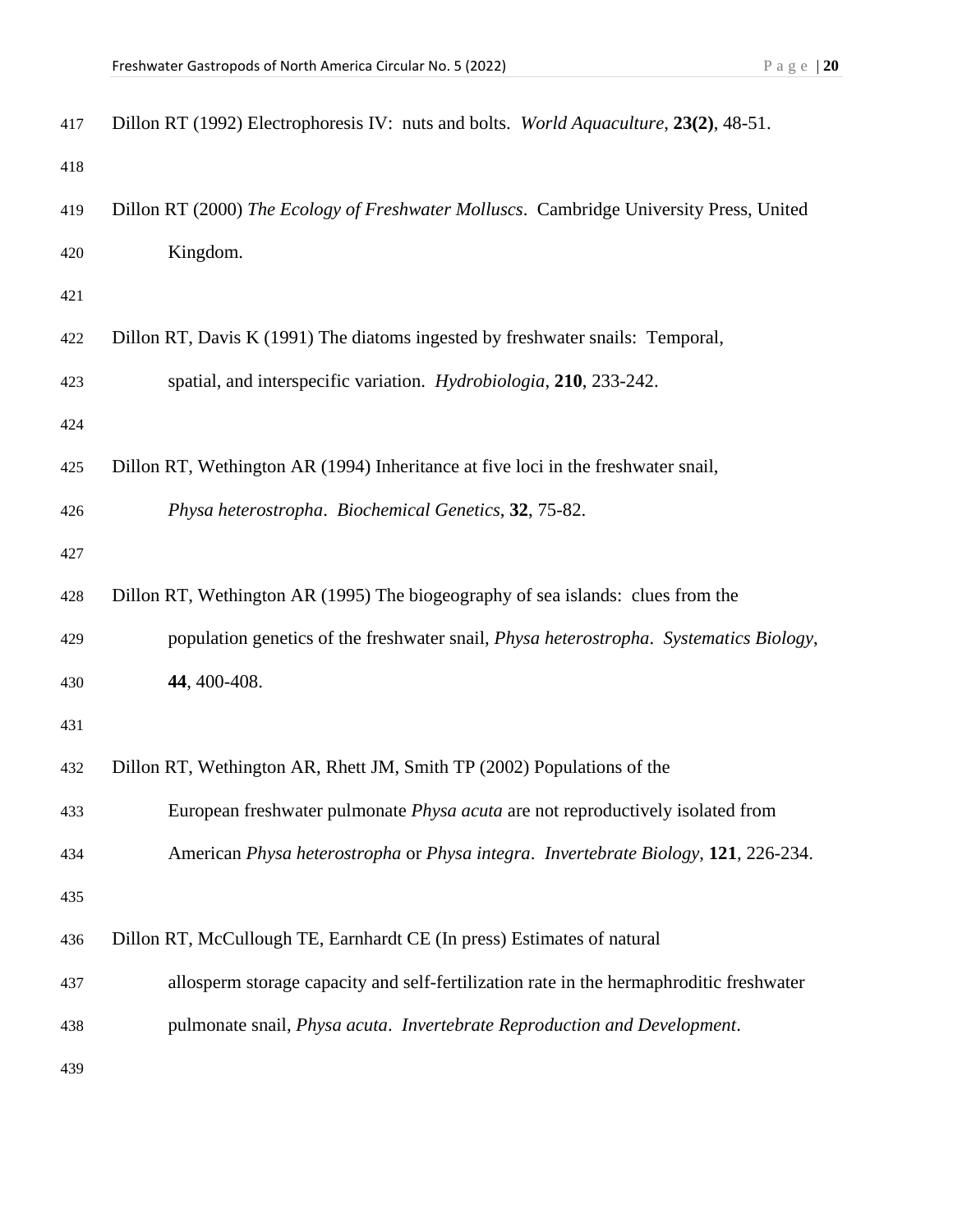| 440 | Donoghue MJ (1985) A critique of the biological species concept and recommendations for a  |
|-----|--------------------------------------------------------------------------------------------|
| 441 | phylogenetic alternative. <i>Bryologist</i> , 88, 172-181.                                 |
| 442 |                                                                                            |
| 443 | Draparnaud de JPR (1805) Histoire Naturelle des Mollusques terrestres et fluviatiles de la |
| 444 | France. Chez Louis Colas Libraire No. 32, Paris.                                           |
| 445 |                                                                                            |
| 446 | Folmer O, Hoeh WR, Black MB, Vrijenhoek RL (1994) DNA primers for                          |
| 447 | amplification of mitochondrial cytochrome c oxidase subunit 1 from metazoan                |
| 448 | invertebrates. Molecular Marine Biology and Biotechnology, 3, 294-299.                     |
| 449 |                                                                                            |
| 450 | Goodacre SL, Wade CM (2001) Patterns of genetic variation in Pacific island land snails:   |
| 451 | the distribution of cytochrome <i>b</i> lineages among Society Island Partula. Biological  |
| 452 | Journal of the Linnean Society, $73$ , $131 - 138$ .                                       |
| 453 |                                                                                            |
| 454 | Haldeman SS (1842) A monograph of the freshwater univalve Mollusca of the United States,   |
| 455 | including notices of species in other parts of North American Physadae. E.                 |
| 456 | G. Dorsey Printer, Philadelphia.                                                           |
| 457 |                                                                                            |
| 458 | Hall TA (1999) BioEdit: a user-friendly biological sequence alignment editor and analysis  |
| 459 | program for Windows 95/98/NT. Nucleic Acids Research Symposium Serial, 41, 95-98.          |
| 460 |                                                                                            |
| 461 | Hanson J, Chambers P, Prepas E (1990) Selective foraging by the crayfish Orconectes        |
| 462 | virilis and its impact on macroinvertebrates. Freshwater Biology, 24, 69-80.               |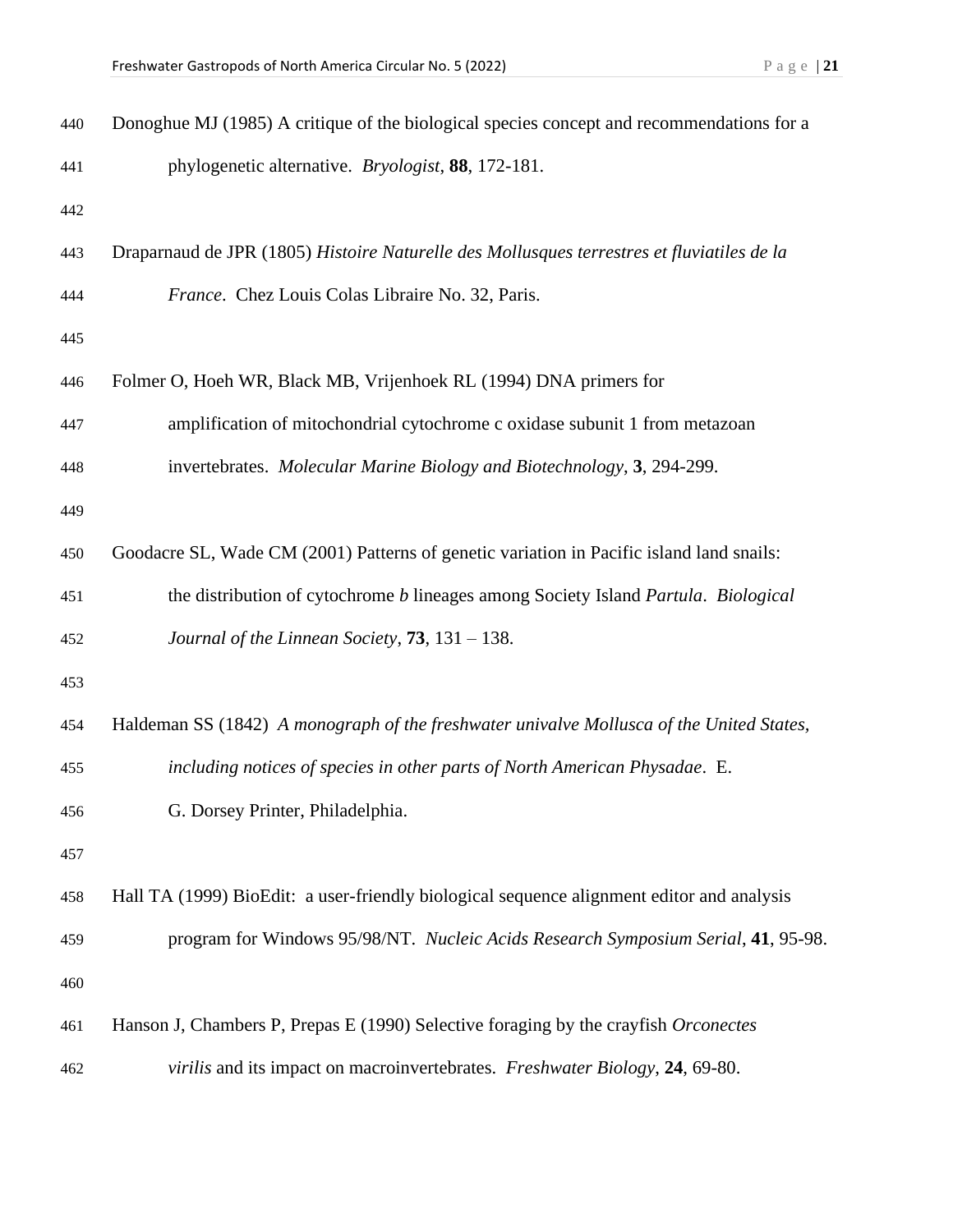| 463 |                                                                                               |
|-----|-----------------------------------------------------------------------------------------------|
| 464 | Harrison RG (1998) Linking evolutionary pattern and process. In: Endless Forms                |
| 465 | Species and Speciation (eds. Howard DJ, Berlocher SH), pp. 19-31. Oxford University           |
| 466 | Press, New York.                                                                              |
| 467 |                                                                                               |
| 468 | Hayashi M, Chiba S (2000) Intraspecific diversity of mitochondrial DNA in the land snail      |
| 469 | Euhadra peliomphala (Bradybaenidae). Biological Journal of the Linnean Society, 70,           |
| 470 | $391 - 401.$                                                                                  |
| 471 |                                                                                               |
| 472 | Hershey A (1992) Effects of experimental fertilization on the benthic macroinvertebrate       |
| 473 | community of a an arctic lake. Journal of the North American Benthological Society, 11,       |
| 474 | 204-217.                                                                                      |
| 475 |                                                                                               |
| 476 | Jarne P, Perdieu M-A, Pernot A-F, Delay B, David P (2000) The influence of self-              |
| 477 | fertilization and grouping on fitness attributes in the freshwater snail <i>Physa acuta</i> : |
| 478 | population and individual inbreeding depression. Journal of Evolutionary Biology, 13,         |
| 479 | 645-655.                                                                                      |
| 480 |                                                                                               |
| 481 | Jones CS, Noble NR, Lockyer AE, Brown DS, Rollinson D (1977) Species-specific                 |
| 482 | primers discriminate schistosome intermediate hosts: unambiguous PCR diagnosis of             |
| 483 | Bulinus forskalii group taxa (Gastropoda: Planorbidae). Molecular Ecology, 6, 843-849.        |
| 484 |                                                                                               |
| 485 | Kesler DH, Jokinen EH, Mumms WR (1986) Trophic preferences and feeding                        |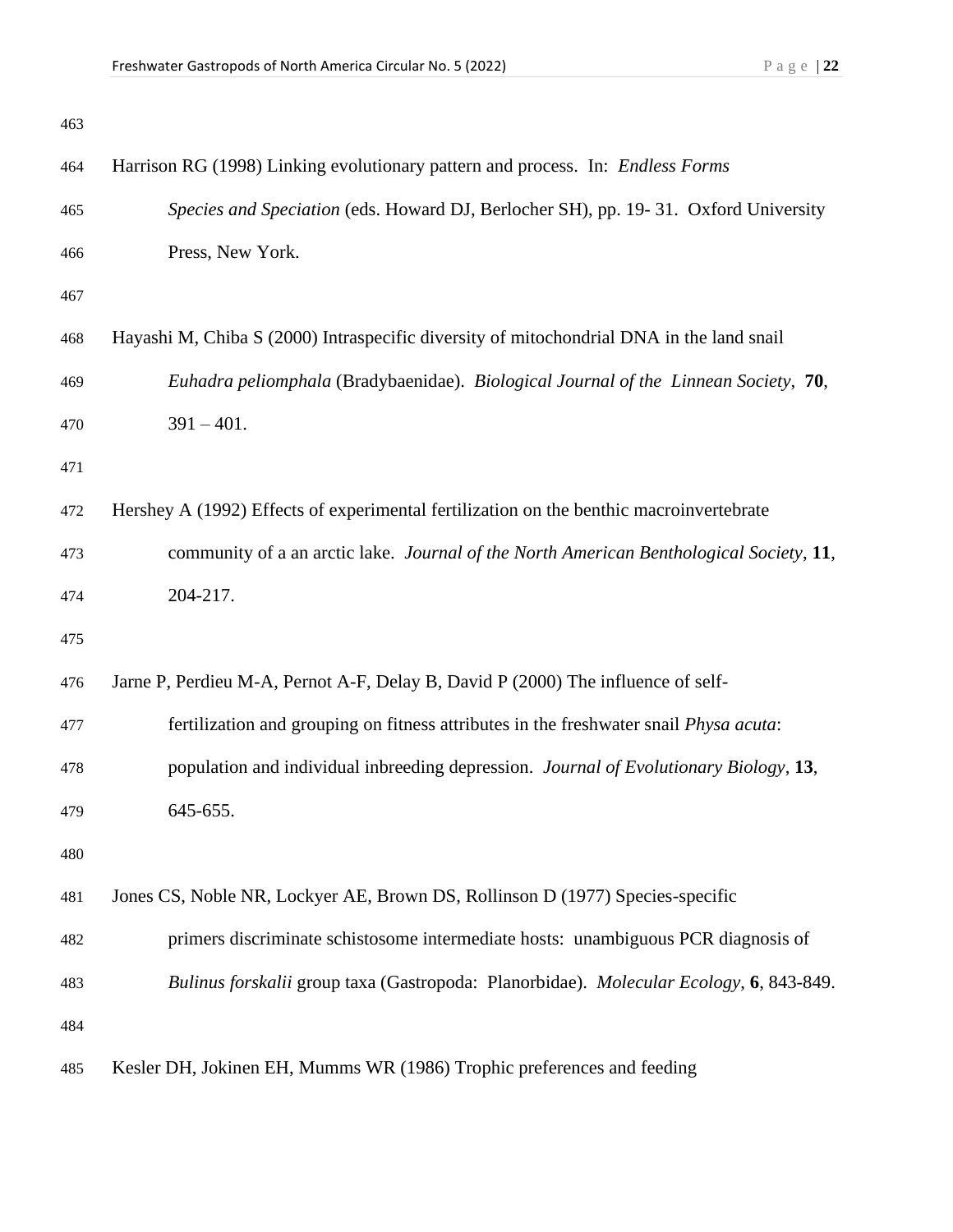| 486 | morphology of two pulmonate snails species from a small New England pond, U.S.A.                       |
|-----|--------------------------------------------------------------------------------------------------------|
| 487 | Canadian Journal of Zoology, 64, 2570-2575.                                                            |
| 488 |                                                                                                        |
| 489 | Kristensen T, Ogunowo O (1992) Physa acuta Draparnaud 1805 recorded from Nigeria.                      |
| 490 | Journal of Molluscan Studies, 58, 228-229.                                                             |
| 491 |                                                                                                        |
| 492 | Liu HP (1993) Diagnostic genetic loci for species in the genus <i>Physella. Malacological Review</i> , |
| 493 | $26,1-8.$                                                                                              |
| 494 |                                                                                                        |
| 495 | Liu HP, Mitton J (1993) A technique to reveal restriction fragment length                              |
| 496 | polymorphisms (RFLPs) in the genus <i>Physa. Malacological Review</i> , 26, 89-90.                     |
| 497 |                                                                                                        |
| 498 | Lydeard C, Holznagel WE, Schnare MN, Gutell RR (2000) Phylogenetic analysis of                         |
| 499 | molluscan mitochondrial LSU rDNA sequences and secondary structures. Molecular                         |
| 500 | Phylogenetics and Evolution, 15, 83-102.                                                               |
| 501 |                                                                                                        |
| 502 | Martin T, Crowder L, Dumas D, Burkholder J (1992) Indirect effects of fish on                          |
| 503 | macrophytes in Bays Mountain Lake: evidence for a littoral trophic cascade. Oecologia,                 |
| 504 | 89, 476-481.                                                                                           |
| 505 |                                                                                                        |
| 506 | McCarthy T, Fisher W (2000) Multiple predator-avoidance behaviours of the freshwater                   |
| 507 | snail Physella heterostropha pomilia: responses vary with risk. Freshwater Biology, 44,                |
| 508 | 387-397.                                                                                               |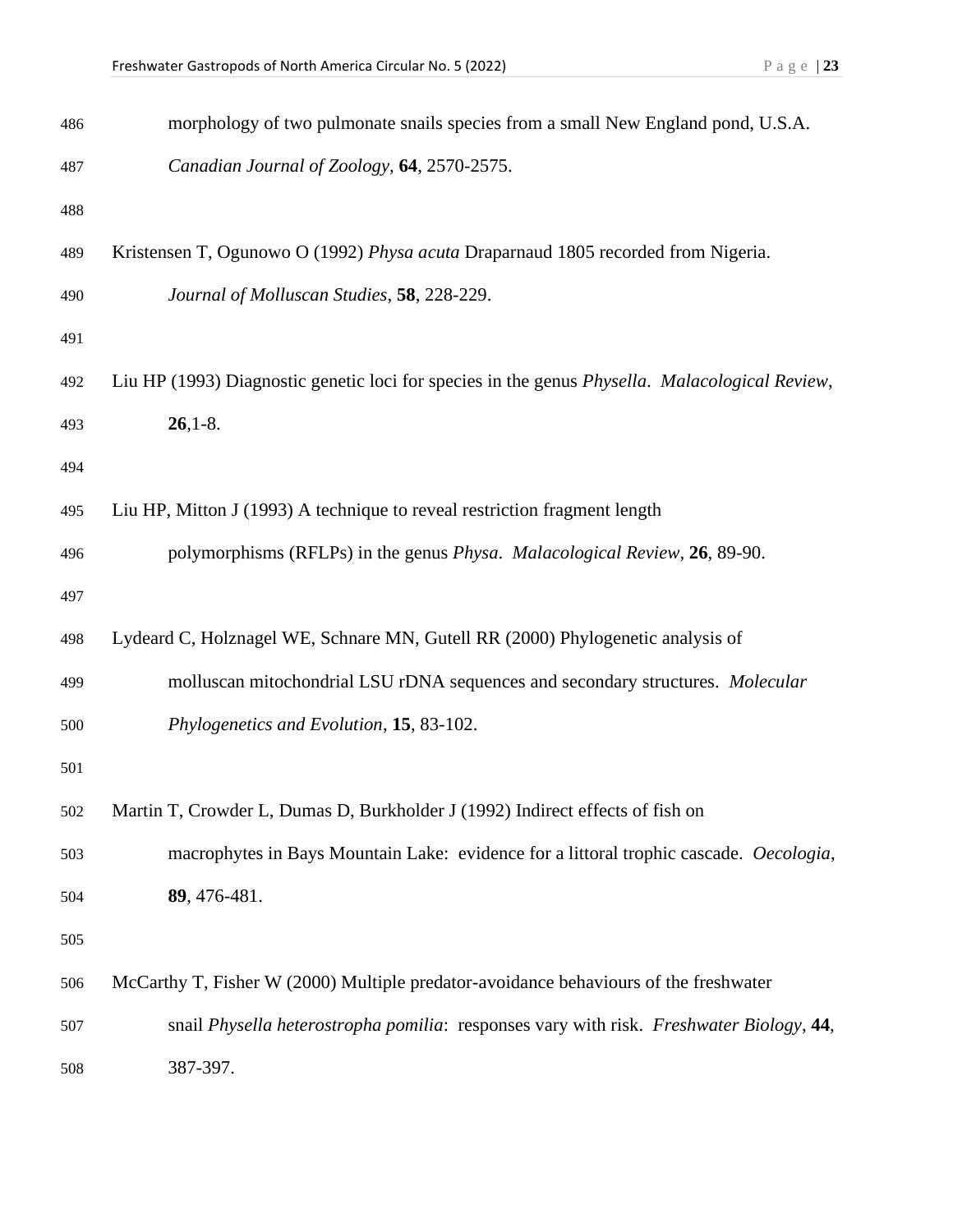| 509 |                                                                                               |
|-----|-----------------------------------------------------------------------------------------------|
| 510 | McCollum E, Crowder L, McCollum S (1998) Complex interactions of fish, snails, and            |
| 511 | littoral zone periphyton. Ecology, 79, 1980-1994.                                             |
| 512 |                                                                                               |
| 513 | Mishler BD, Brandon RN (1987) Individuality, pluralism, and the phylogenetic species          |
| 514 | concept. Biology and Philosophy, 2, 397-414.                                                  |
| 515 |                                                                                               |
| 516 | Mishler BD, Donoghue MJ (1982) Species concepts: a case for pluralism. Systematic Zoology,    |
| 517 | 31, 491-503.                                                                                  |
| 518 |                                                                                               |
| 519 | Mulvey M, Vrijenhoek R (1981) Genetic variation among laboratory strains of the               |
| 520 | planorbid snail Biomphalaria glabrata. Biochemical Genetics, 19, 1169-1182.                   |
| 521 |                                                                                               |
| 522 | Mulvey M, Vrijenhoek R (1984) Genetics of Biomphalaria glabrata: linkage analysis             |
| 523 | and crossing compatibilities among laboratory strains. <i>Malacologia</i> , 25, 513-524.      |
| 524 |                                                                                               |
| 525 | Mulvey M, Woodruff D, Carpenter M (1988) Linkage relationships of seven enzyme and            |
| 526 | two pigmentation loci in the snail Biomphalaria glabrata. Journal of Heredity, 79, 473-       |
| 527 | 476.                                                                                          |
| 528 |                                                                                               |
| 529 | Nei M (1977) F-statistics and analysis of gene diversity in subdivided populations. Annals of |
| 530 | Human Genetics, 41, 225-233.                                                                  |
| 531 |                                                                                               |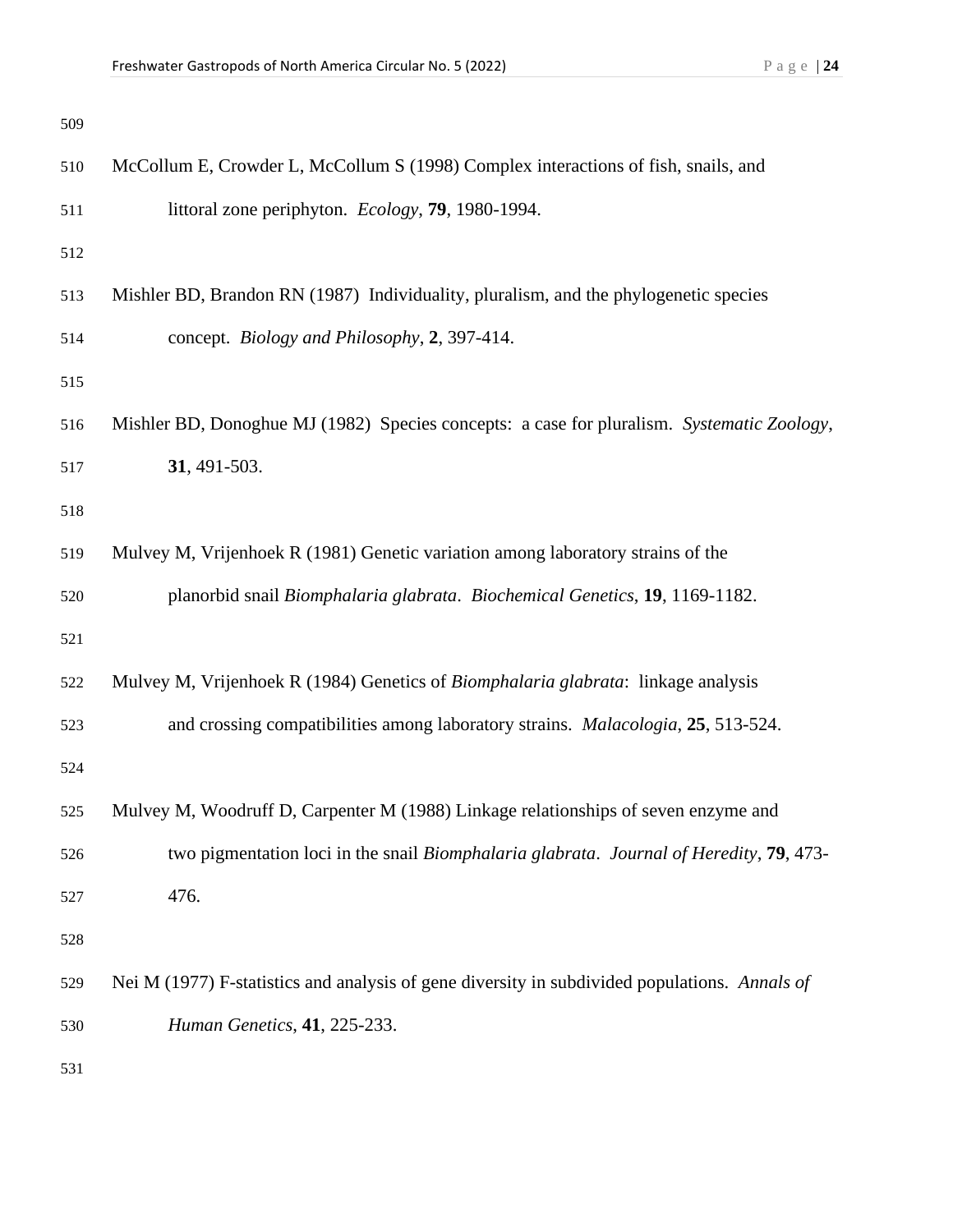| 532 | Nei M (1978) Estimation of average heterozygosity and genetic distance from a small number |
|-----|--------------------------------------------------------------------------------------------|
| 533 | of individuals. Genetics, 89, 583-590.                                                     |
| 534 |                                                                                            |
| 535 | Osenberg C (1989) Resource limitation, competition and the influence of life history in a  |
| 536 | freshwater snail community. Oecologia, 79, 512-519.                                        |
| 537 |                                                                                            |
| 538 | Palumbi S, Martin A, Romano S, McMillan WO, Stice L, Grabowski G (1991) The                |
| 539 | Simple Fool's Guide to PCR, Privately Distributed. Honolulu, Hawaii.                       |
| 540 |                                                                                            |
| 541 | Posada D, Crandall KA (1998) Modeltest: testing the model of DNA substitution.             |
| 542 | Bioinformatics, 14, 817-818.                                                               |
| 543 |                                                                                            |
| 544 | Rollo C, Hawryluk M (1988) Compensatory scope and resource allocation in two species       |
| 545 | of aquatic snails. Ecology, 69, 146-156.                                                   |
| 546 |                                                                                            |
| 547 | Rosen DE (1979) Fishes from the uplands and intermontane basins of Guatemala: revisionary  |
| 548 | studies and comparative geography. Bulletin of the American Museum of Natural              |
| 549 | History, 162, 270-375.                                                                     |
| 550 |                                                                                            |
| 551 | Ross TK (1999) Phylogeography and conservation genetics of the Iowa Pleistocene snail.     |
| 552 | Molecular Ecology, 8, 1363-1373.                                                           |
| 553 |                                                                                            |
| 554 | Say T (1817) Conchology. No pagination, pl. 1, fig. 6. In: American edition                |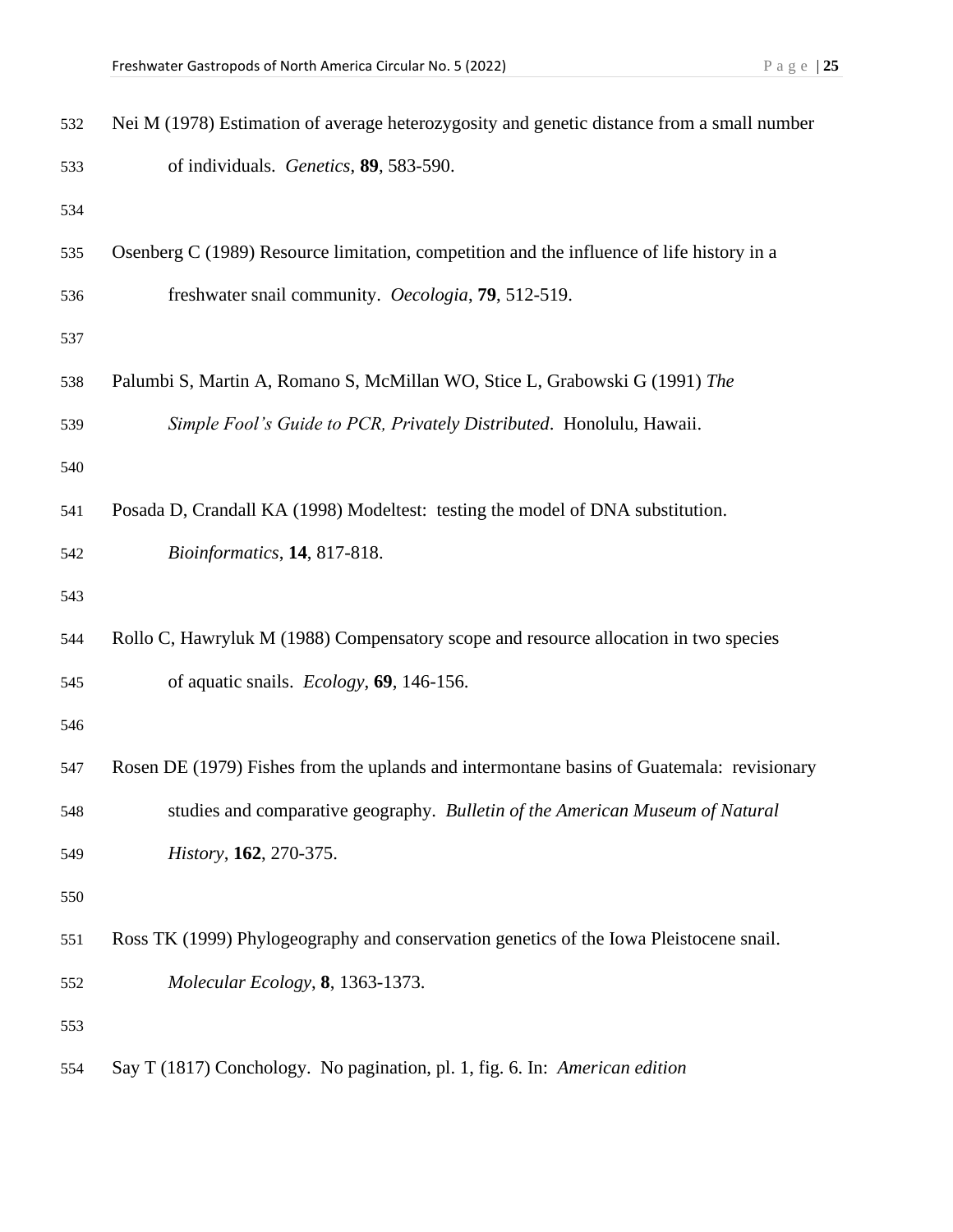| 555 | of the British encyclopedia (ed. Nicholson W). S. A. Mitchell and H. Ames,                         |
|-----|----------------------------------------------------------------------------------------------------|
| 556 | Philadelphia.                                                                                      |
| 557 |                                                                                                    |
| 558 | Schneider S, Roessli D, Excoffier L (2000) Arlequin ver. 2.000 (copyrighted by Excoffier           |
| 559 | 1995-2000) a software program for population genetic data analysis. University of                  |
| 560 | Geneva, Switzerland.                                                                               |
| 561 |                                                                                                    |
| 562 | Shaw CR, Prasad R (1970) Starch gel electrophoresis of enzymes - a compilation of                  |
| 563 | recipes. Biochemical Genetics, 4, 297-320.                                                         |
| 564 |                                                                                                    |
| 565 | Sheldon S (1987) The effects of herbivorous snails on submerged communities in Minnesota           |
| 566 | lakes. Ecology, 68, 1920-1931.                                                                     |
| 567 |                                                                                                    |
| 568 | Stein R, Goodman C, Marshall E (1984) Using time and energetic measures of cost in                 |
| 569 | estimating prey value for fish predators. <i>Ecology</i> , 65, 702-715.                            |
| 570 |                                                                                                    |
| 571 | Swofford DL, Selander RK (1981) Biosys-1: A FORTRAN program for the                                |
| 572 | comprehensive analysis of electrophoretic data in population genetics and systematics.             |
| 573 | Journal of Heredity, 72, 281-283.                                                                  |
| 574 |                                                                                                    |
| 575 | Swofford DL (2001) PAUP <sup>*</sup> . Phylogenetic analysis using parsimony (*and other methods). |
| 576 | Version 4.0b5. Sinauer Associates, Inc., Sunderland, MA.                                           |
| 577 |                                                                                                    |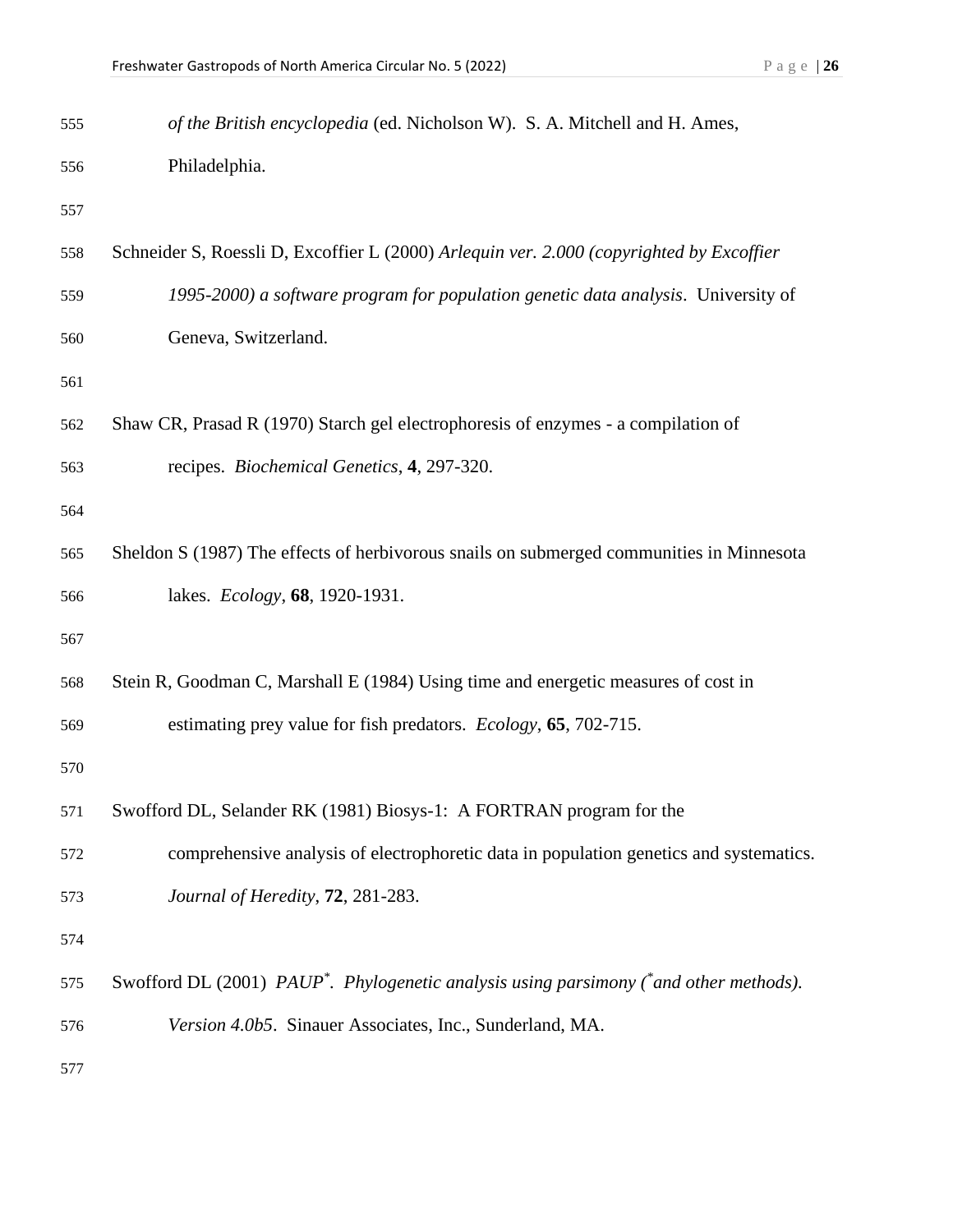| 578 | Te GA (1975) Michigan Physidae, with systematic notes on <i>Physella</i> and <i>Physodon</i> |
|-----|----------------------------------------------------------------------------------------------|
| 579 | (Basommatophora: Pulmonata). Malacological Review, 8, 7-30.                                  |
| 580 |                                                                                              |
| 581 | Te GA (1978) The systematics of the family Physidae (Basommatophora: Pulmonata). PhD         |
| 582 | thesis, University of Michigan.                                                              |
| 583 |                                                                                              |
| 584 | Te GA (1980) New classification for the family Physidae (Pulmonata: Basommatophora).         |
| 585 | Archiv fuer Molluskenkunde, 110, 179-184.                                                    |
| 586 |                                                                                              |
| 587 | Teshima H, Davison A, Kuwahara A, Yokoyama J, Chiba S, Fukuda T, Ogimura H, Kawata M         |
| 588 | (2003) The evolution of extreme shell shape variation in the land snail Ariohelix            |
| 589 | editha: a phylogeny and hybrid zone analysis. Molecular Ecology, 12, 1869-1878.              |
| 590 |                                                                                              |
| 591 | Thacker, R. W. & M. G. Hadfield (2000) Mitochondrial phylogeny of extant Hawaiian tree       |
| 592 | snails (Achatinellinae). Molecular Phylogenetics and Evolution, 16, 263-270.                 |
| 593 |                                                                                              |
| 594 | Thomaz D, Guiller A, Clarke B (1996) Extreme divergence of mitochondrial DNA                 |
| 595 | within species of pulmonate land snails. Proceedings of the Royal Society of London B,       |
| 596 | 263, 363-368.                                                                                |
| 597 |                                                                                              |
| 598 | Thompson JD, Higgins DG, Gibson TJ (1994) CLUSTALW: improving the                            |
| 599 | sensitivity of progressive multiple sequence alignment through sequence weighting,           |
| 600 | positions-specific gap penalties and weight matrix choice. Nucleic Acids Research,           |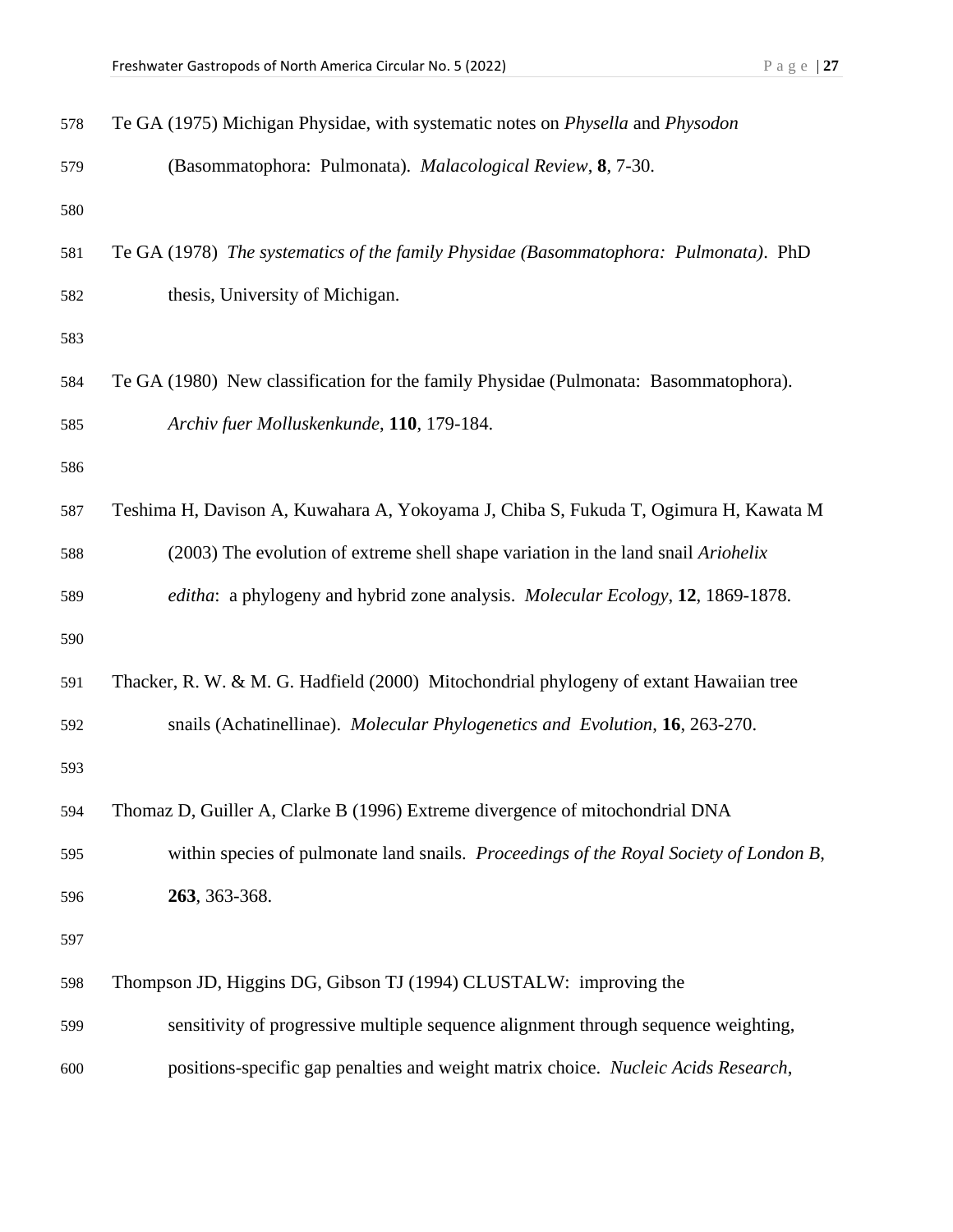| 601 | 22, 4673-4680.                                                                                   |
|-----|--------------------------------------------------------------------------------------------------|
| 602 |                                                                                                  |
| 603 | Thorp J, Bergey E (1981) Field experiments on responses of a freshwater, benthic                 |
| 604 | macroinvertebrate community to vertebrate predators. Ecology, 62, 365-375.                       |
| 605 |                                                                                                  |
| 606 | Turgeon DD, Quinn JF, Bogan AE, Coan EV, Hochberg FG, Lyons WG, Mikkelsen PM,                    |
| 607 | Neves RJ, Roper CFE, Rosenberg G, Roth B, Scheltema A, Thompson FG, Vecchione                    |
| 608 | M, Williams JD (1998) Common and scientific names of aquatic invertebrates from the              |
| 609 | United States and Canada: mollusks, 2 <sup>nd</sup> edition. American Fisheries Society, Special |
| 610 | Publication 26, Bethesda, Maryland.                                                              |
| 611 |                                                                                                  |
| 612 | Wethington AR, Dillon RT (1991) Sperm storage and evidence for multiple                          |
| 613 | insemination in a natural population of the freshwater snail, <i>Physa. American</i>             |
| 614 | Malacological Bulletin, 9, 99-102.                                                               |
| 615 |                                                                                                  |
| 616 | Wethington AR, Dillon RT (1993) Reproductive development in the hermaphroditic                   |
| 617 | freshwater snail, Physa, monitored with complementing albino lines. Proceedings of the           |
| 618 | Royal Society of London B, 252, 109-114.                                                         |
| 619 |                                                                                                  |
| 620 | Wethington AR, Dillon RT (1996) Gender choice and gender conflict in a non-                      |
| 621 | reciprocally mating simultaneous hermaphrodite, the freshwater snail, Physa. Animal              |
| 622 | Behaviour, 51, 1107-1118.                                                                        |
| 623 |                                                                                                  |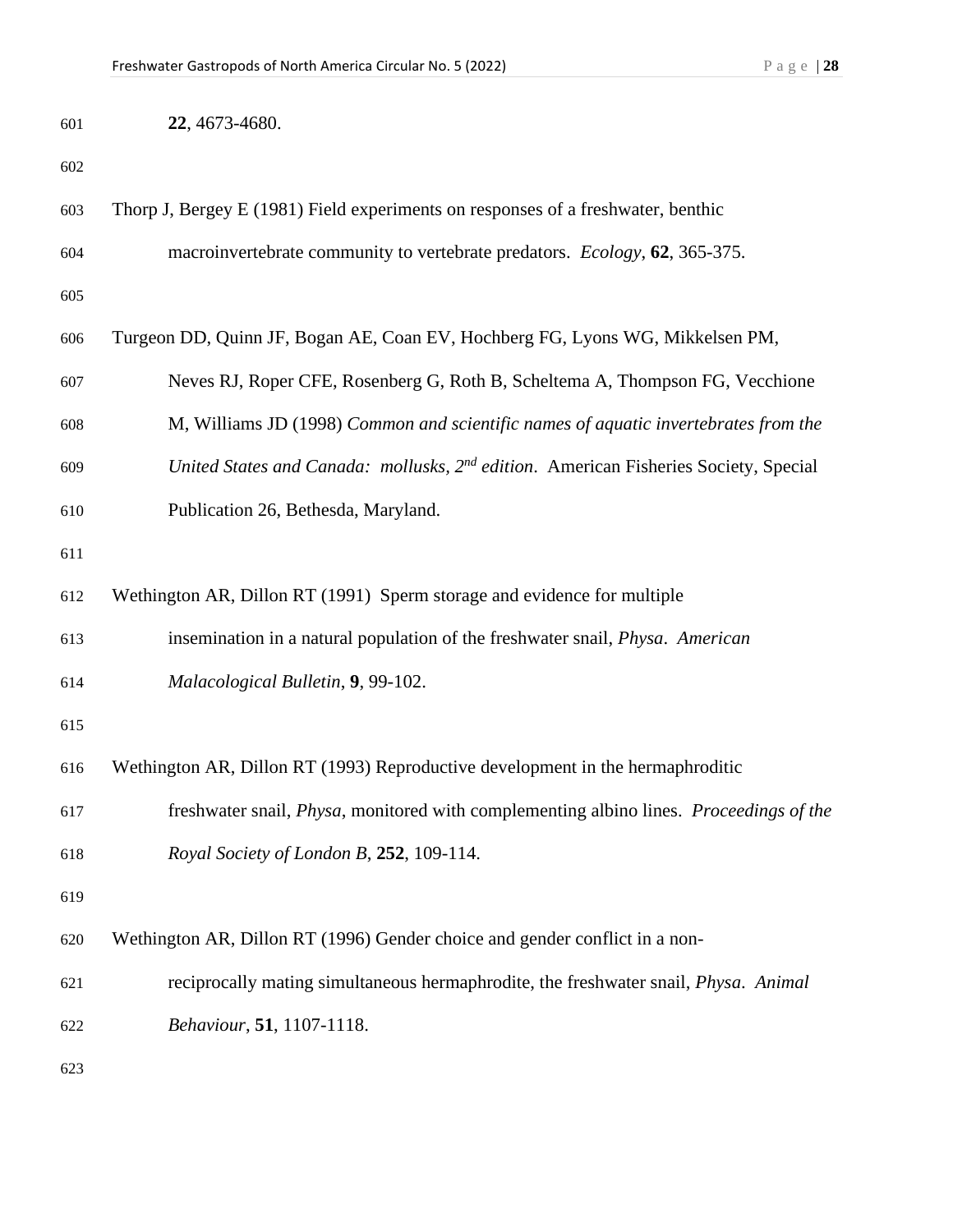| 624 | Wethington AR, Dillon RT (1997) Selfing, outcrossing, and mixed mating in the               |
|-----|---------------------------------------------------------------------------------------------|
| 625 | freshwater snail <i>Physa heterostropha</i> : lifetime fitness and inbreeding depression.   |
| 626 | Invertebrate Biology, 116, 192-199.                                                         |
| 627 |                                                                                             |
| 628 | Wethington AR, Eastman ER, Dillon RT (2000) No premating reproductive isolation             |
| 629 | among populations of a simultaneous hermaphrodite, the freshwater snail <i>Physa</i> . In:  |
| 630 | Freshwater Mollusk Symposia Proceedings (eds. Tankersley RA, Warmolts DI, Watters           |
| 631 | GT, Armitage BJ, Johnson PD, Butler RS), pp. 245 – 251. Ohio Biological Survey,             |
| 632 | Columbus.                                                                                   |
| 633 |                                                                                             |
| 634 | Wilke T, Falniowski A (2001) The genus Adriohydrobia (Hydrobiidae: Gastropoda):             |
| 635 | polytypic species or polymorphic populations? Journal of Zoological Systematics and         |
| 636 | Evolutionary Research, 39, 227-234.                                                         |
| 637 |                                                                                             |
| 638 | Wright S (1978) Evolution and the genetics of populations, Volume 4. Variability within and |
| 639 | among natural populations. University of Chicago Press, Chicago.                            |
| 640 |                                                                                             |
| 641 |                                                                                             |
| 642 |                                                                                             |
| 643 |                                                                                             |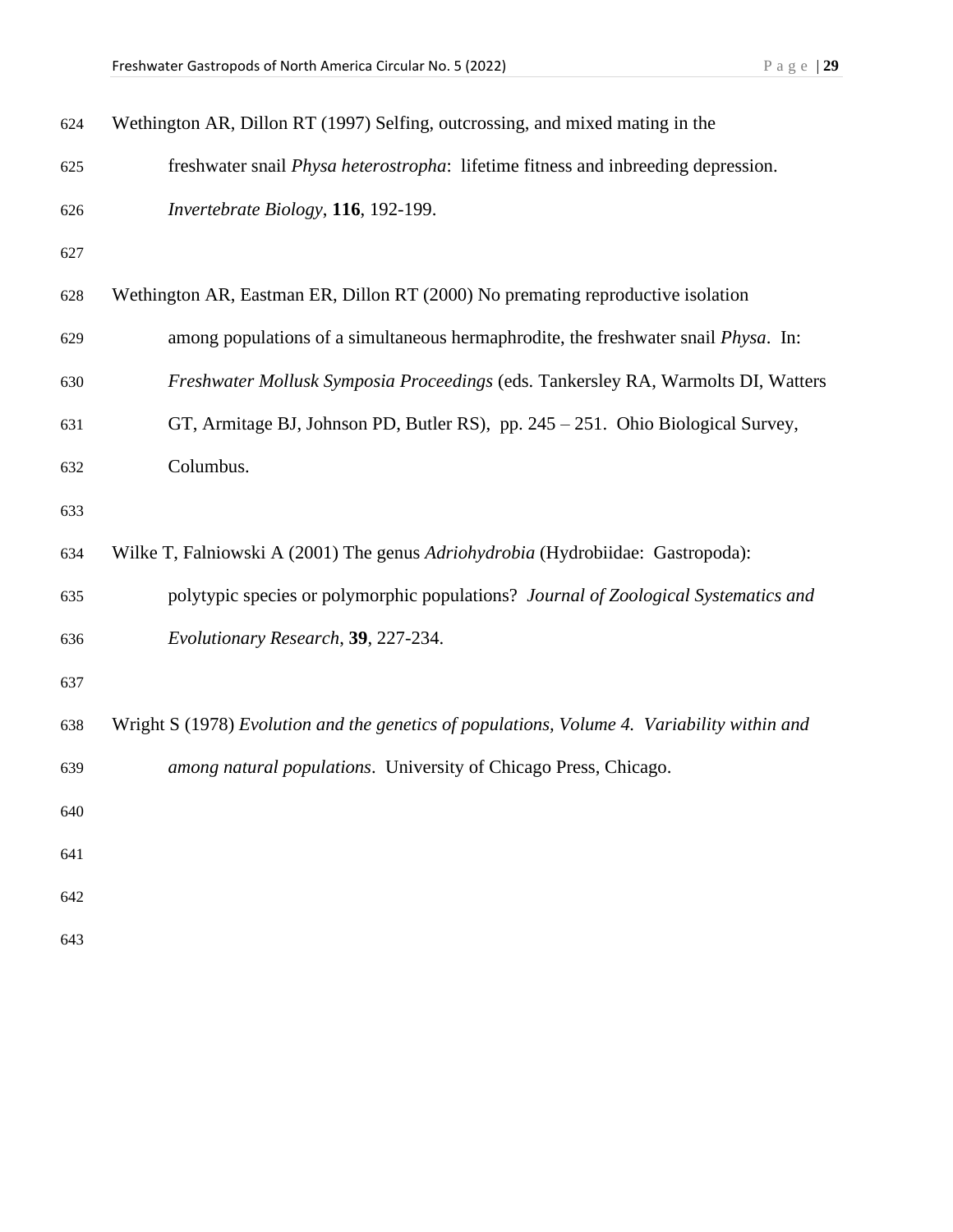## **Acknowledgements**

- For help with field collection we thank R. Anderson, P. Jarne, N. Sechatixay, T. Smith, S.
- Wethington, and Z. Wethington, and for help in the laboratory we thank M. Bailey. Comments
- on the draft manuscript were offered by C. Lydeard, A. Ward, L. Gough, and P. Harris. This
- paper is based on a dissertation completed under the supervision of Dr. Charles Lydeard, whose
- assistance in all aspects of the project is especially acknowledged. It was supported by grants
- from the National Science Foundation, DEB-0128964 and DBI-007-351.c
- 
-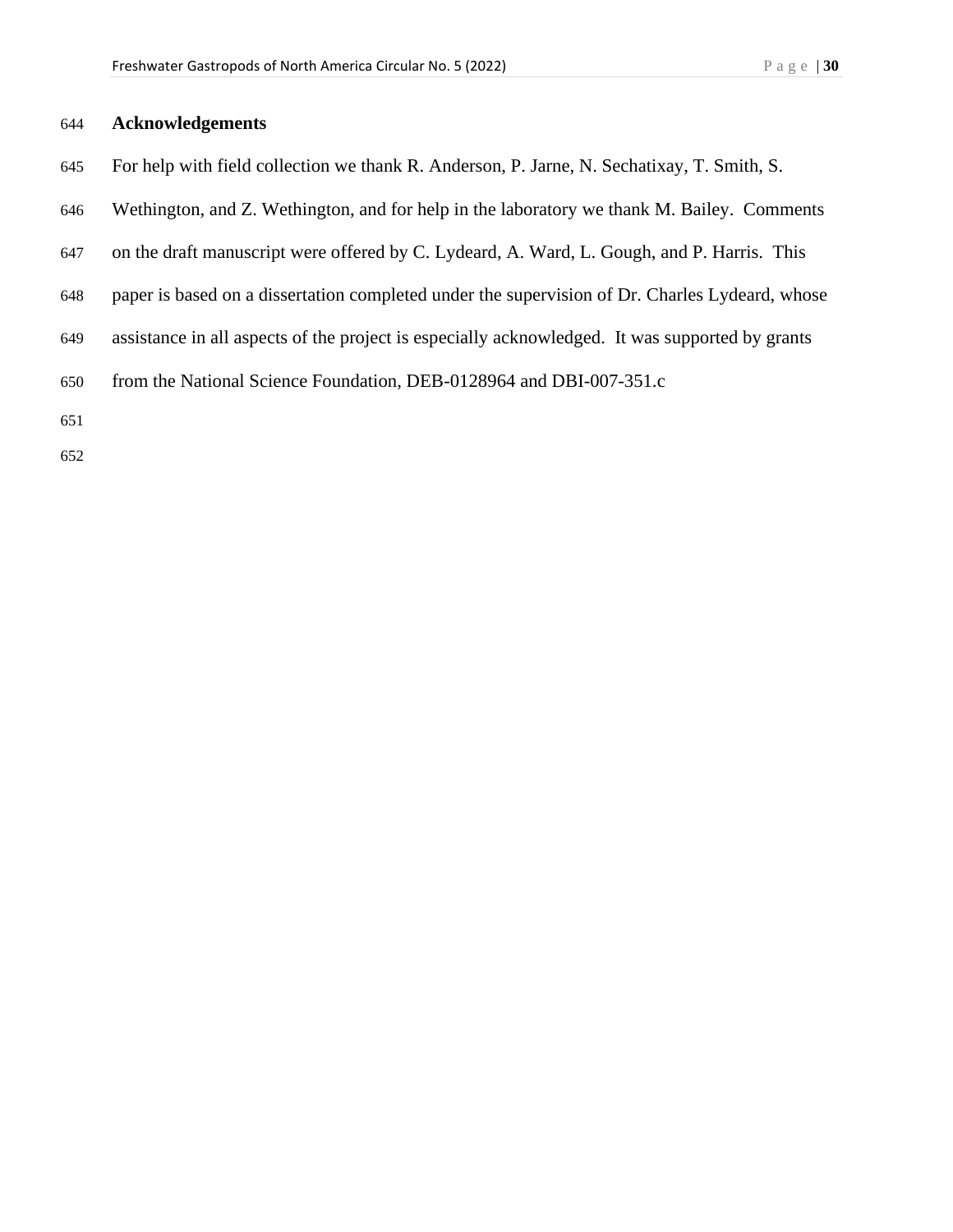| ۰.<br>٠<br>I<br>M.<br>٧<br>۰,<br>× | ۰,<br>٧<br>× |
|------------------------------------|--------------|

## FIGURE LEGEND

- 654
- 655 Figure 1: Neighbor-joining analysis of concatenated mtDNA sequences  $(16S + CO1)$  from six
- 656 populations of *Physa acuta* (F, I, P, C, N, D), one population of *P. hendersoni* (Y) and one
- 657 population of *P. gyrina* (G). Asterisks at the nodes indicate the percent of 10,000 bootstrap
- 658 replicates supporting each, one indicating greater than 50% and two greater than 90%.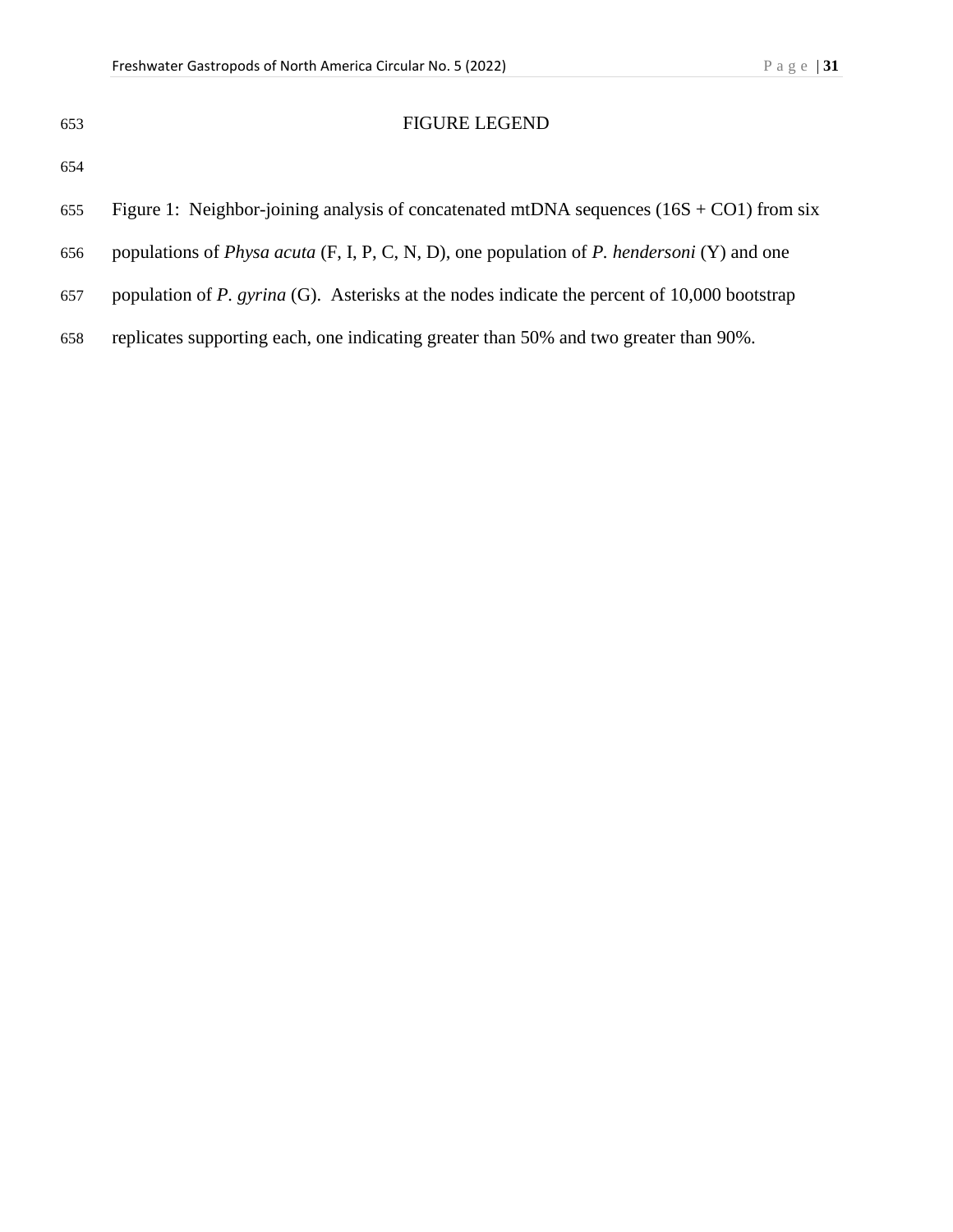1 Table 1. Sample sizes (N), numbers of unique haplotypes, and range of genetic distances (uncorrected p) in six populations of *Physa* 

2 *acuta* based on 16S sequence alone (with loops, 581 bp counting spaces), CO1 sequence alone (635 bp used), and the two genes

3 concatenated with16S loops deleted (1145 bp).

|             | Population            | D                 | $\mathbf N$      | $\overline{P}$   | $\mathbf C$     | F                 |                  | Total             |
|-------------|-----------------------|-------------------|------------------|------------------|-----------------|-------------------|------------------|-------------------|
| 16S alone   | N (haplotypes)        | 21(17)            | 21(12)           | 17(14)           | 20(14)          | 22(11)            | 19(10)           | 120(77)           |
|             | Mean # Pairwise diff. | $16.71 + 7.75$    | $7.41 + 3.61$    | $9.28 + 4.49$    | $3.33 + 1.78$   | $5.68 + 2.83$     | $27.21 + 12.51$  | $35.18 + 15.42$   |
|             | genetic distance      | $0\% - 13.1\%$    | $0\% - 2.7\%$    | $0\% - 3.5\%$    | $0\% - 1.24\%$  | $0\% - 3.7\%$     | $0\% - 12.56\%$  | $0\% - 15.69\%$   |
|             | Nuc. diversity        | $0.032 + 0.017$   | $0.017 + 0.009$  | $0.018 + 0.010$  | $0.006 + 0.004$ | $0.011 + 0.006$   | $0.072 + 0.037$  | $0.066 + 0.032$   |
| CO1 alone   | N (haplotypes)        | 15(15)            | 18(17)           | 13(11)           | 15(7)           | 14(10)            | 19(11)           | 94 (70)           |
|             | Mean #Pairwise diff.  | $20.19 + 9.46$    | $14.76 + 6.92$   | $7.99 + 3.97$    | $8.86 + 4.33$   | $2.26 + 1.32$     | $17.57 \pm 8.17$ | $28.25 + 12.47$   |
|             | genetic distance      | $0.47\% - 13.7\%$ | $0\% - 5.0\%$    | $0\% - 2.42\%$   | $0\% - 4.25\%$  | $0\% - 3.42\%$    | $0\% - 12.0\%$   | $0\% - 13.7\%$    |
|             | Nuc. diversity        | $0.035 + 0.018$   | $0.024 + 0.012$  | $0.013 + 0.007$  | $0.014 + 0.008$ | $0.004 + 0.003$   | $0.034 + 0.017$  | $0.043 + 0.021$   |
|             |                       |                   |                  |                  |                 |                   |                  |                   |
| $16S + CO1$ | N (haplotypes)        | 15(15)            | 18(18)           | 12(10)           | 14(11)          | 14(14)            | 14(10)           | 87 (79)           |
|             | Mean # Pairwise diff. | $35.41 + 16.35$   | $19.67 + 9.13$   | $13.54 \pm 6.55$ | $11.92 + 5.56$  | $7.18 + 3.58$     | $33.57 + 15.58$  | $45.75 \pm 20.15$ |
|             | genetic distance      | $0.35\% - 13.3\%$ | $0.18\% - 3.6\%$ | $0\% - 2.53\%$   | $0\% - 2.81\%$  | $0.09\% - 3.28\%$ | $0\% -10.3\%$    | $0\% - 13.3\%$    |
|             | Nuc. diversity        | $0.033 + 0.017$   | $0.019 + 0.010$  | $0.012 + 0.006$  | $0.010 + 0.006$ | $0.007 + 0.004$   | $0.037 + 0.019$  | $0.042 + 0.020$   |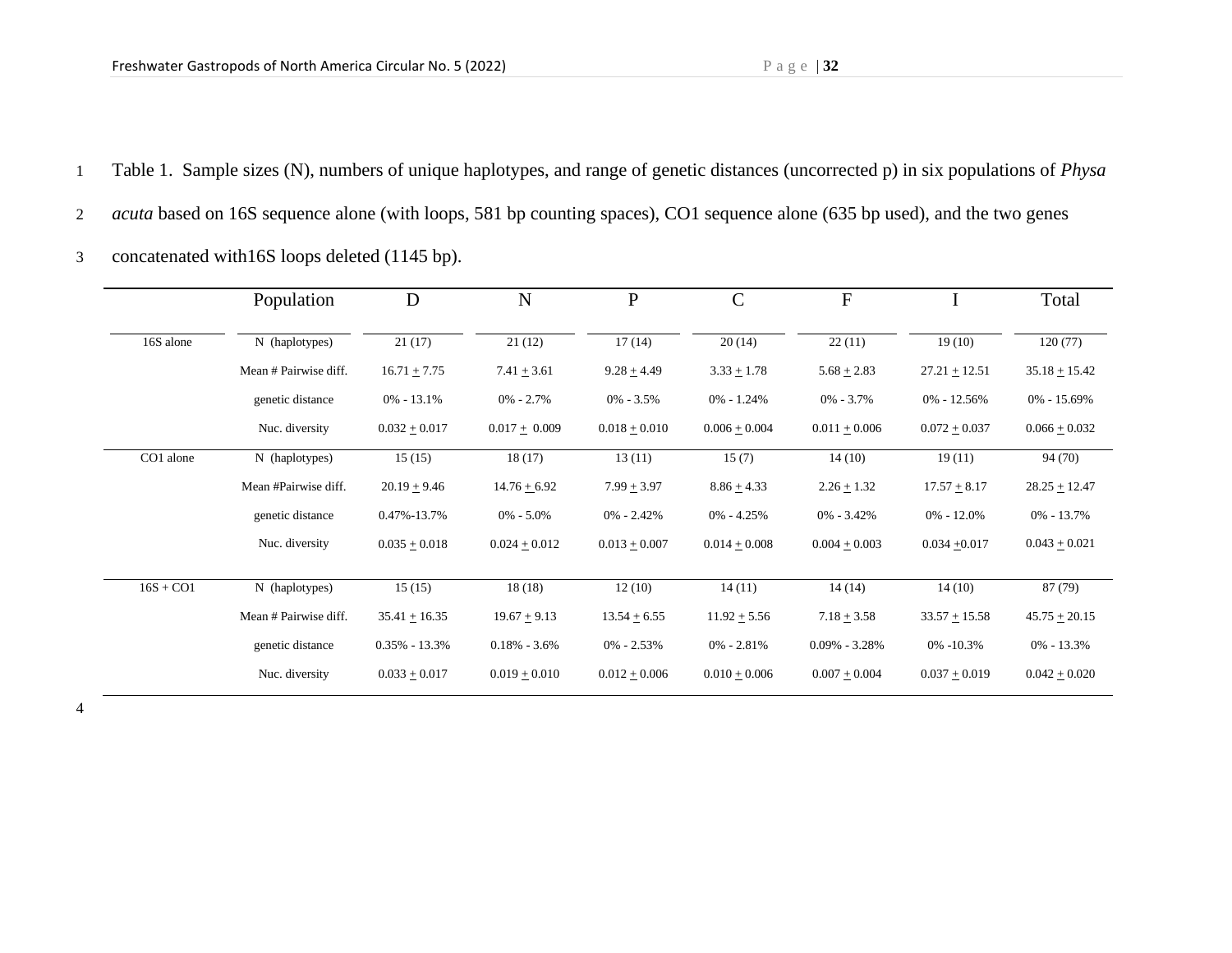- 1 Table 2. Analysis of molecular variance among six populations of *P. acuta* from Europe and
- 2 North America, based on the concatenated sequences of two genes,  $CO1 + 16s$  (loops deleted).
- 3

| Source of variation         | df             | SS       | Var        | $\%$    | p       |
|-----------------------------|----------------|----------|------------|---------|---------|
| Among continents            |                | 161.441  | $-1.50811$ | $-6.47$ | 0.07331 |
| Among pops within continent | $\overline{4}$ | 891.230  | 14.47863   | 62.13   | 0.00000 |
| Within populations          | 82             | 847.352  | 10.33356   | 44.34   | 0.00000 |
| Total                       | 87             | 1900.023 | 23.30408   |         |         |

- 4
- 

5

6

- 7
- 

8

9

10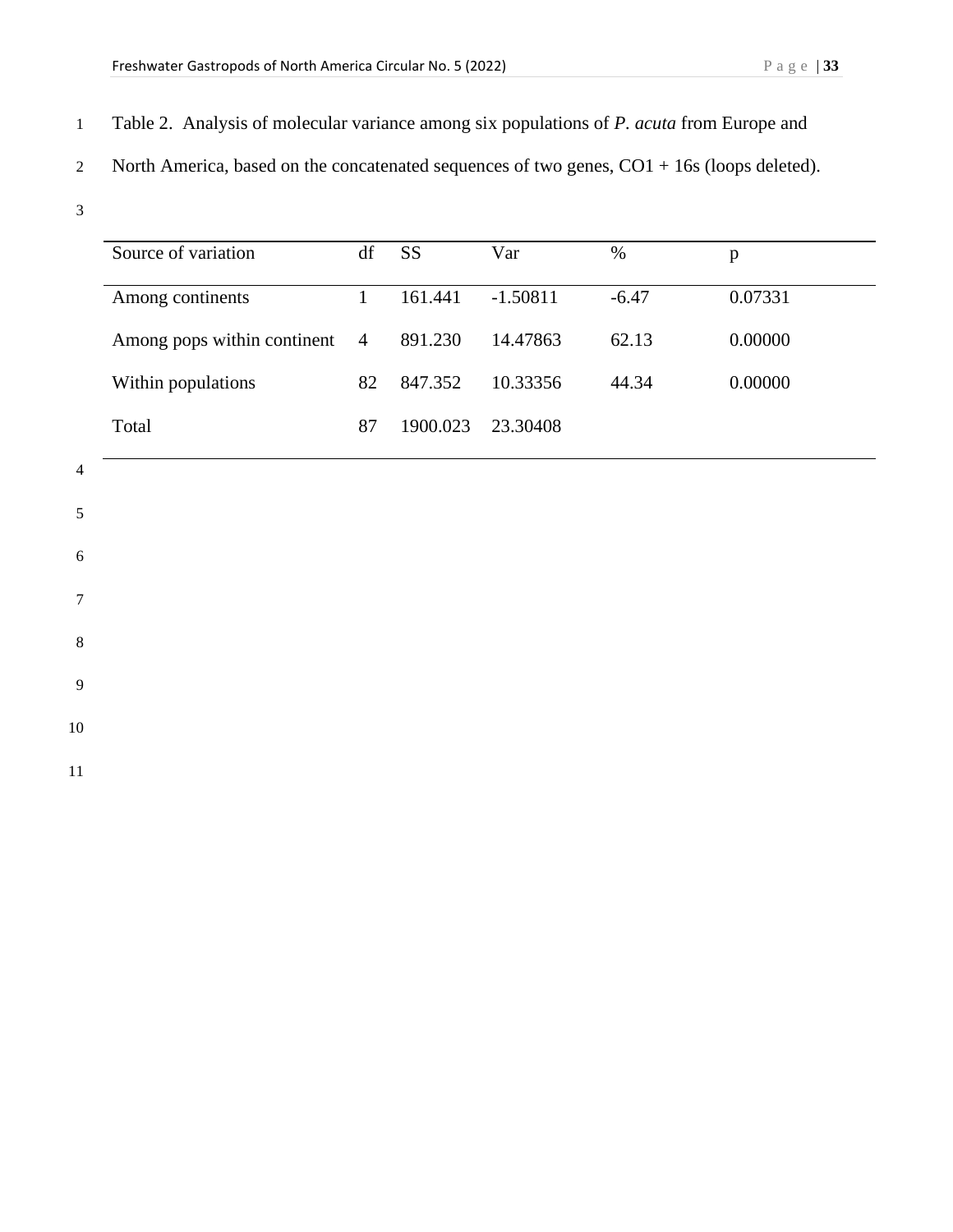|               | six populations of $P$ . acuta, one population of $P$ . gyrina $(G)$ and one population of $P$ . hendersoni |         |           |           |           |           |           |         |
|---------------|-------------------------------------------------------------------------------------------------------------|---------|-----------|-----------|-----------|-----------|-----------|---------|
| (Y).          |                                                                                                             |         |           |           |           |           |           |         |
| Locus<br>EST3 | G                                                                                                           | Y       | ${\bf D}$ | ${\bf N}$ | ${\bf P}$ | ${\bf C}$ | ${\bf F}$ | I       |
| 105           | 0.000                                                                                                       | 0.000   | 0.842     | 0.000     | 0.000     | 0.000     | 0.000     | 0.000   |
| 100           | 0.000                                                                                                       | 0.000   | 0.158     | 0.767     | 0.531     | 0.743     | 0.698     | 0.618   |
| 99            | 0.456                                                                                                       | 0.397   | 0.000     | 0.000     | 0.000     | 0.000     | 0.000     | 0.000   |
| 96            | 0.000                                                                                                       | 0.603   | 0.000     | 0.233     | 0.469     | 0.257     | 0.302     | 0.382   |
| 90            | 0.544                                                                                                       | 0.000   | 0.000     | 0.000     | 0.000     | 0.000     | 0.000     | 0.000   |
| LAP1          |                                                                                                             |         |           |           |           |           |           |         |
| 103           | 0.000                                                                                                       | 0.474   | 1.000     | 0.646     | 0.557     | 0.500     | 0.000     | 0.000   |
| 100           | 0.000                                                                                                       | 0.526   | 0.000     | 0.354     | 0.443     | 0.500     | 1.000     | 1.000   |
| 95            | 0.879                                                                                                       | 0.000   | 0.000     | 0.000     | 0.000     | 0.000     | 0.000     | 0.000   |
| 92            | 0.121                                                                                                       | 0.000   | 0.000     | 0.000     | 0.000     | 0.000     | 0.000     | 0.000   |
| 6PGD          |                                                                                                             |         |           |           |           |           |           |         |
| 100           | 0.000                                                                                                       | 0.936   | 1.000     | 1.000     | 0.881     | 1.000     | 0.938     | 1.000   |
| 95            | 0.000                                                                                                       | 0.038   | 0.000     | 0.000     | 0.119     | 0.000     | 0.063     | 0.000   |
| 92            | 0.691                                                                                                       | 0.026   | 0.000     | 0.000     | 0.000     | 0.000     | 0.000     | 0.000   |
| 88            | 0.309                                                                                                       | 0.000   | 0.000     | 0.000     | 0.000     | 0.000     | 0.000     | 0.000   |
| EST6          |                                                                                                             |         |           |           |           |           |           |         |
| 104           | 0.000                                                                                                       | 0.000   | 0.000     | 1.000     | 0.739     | 0.206     | 0.000     | 0.463   |
| 102           | 0.000                                                                                                       | 0.000   | 0.000     | 0.000     | 0.000     | 0.006     | 0.329     | 0.000   |
| $100\,$       | 0.000                                                                                                       | 1.000   | 0.000     | 0.000     | 0.261     | 0.789     | 0.671     | 0.537   |
| 92            | 0.000                                                                                                       | 0.000   | 1.000     | 0.000     | 0.000     | 0.000     | 0.000     | 0.000   |
| 88            | 1.000                                                                                                       | 0.000   | 0.000     | 0.000     | 0.000     | 0.000     | 0.000     | 0.000   |
| PGM2          |                                                                                                             |         |           |           |           |           |           |         |
| 113           | 0.265                                                                                                       | 0.718   | 0.000     | 0.000     | 0.000     | 0.000     | 0.000     | 0.000   |
| 110           | 0.735                                                                                                       | 0.115   | 0.000     | 0.000     | 0.000     | 0.000     | 0.023     | 0.065   |
| 103           | 0.000                                                                                                       | 0.154   | 1.000     | 0.000     | 0.053     | 0.013     | 0.000     | 0.000   |
| 100           | 0.000                                                                                                       | 0.013   | 0.000     | 1.000     | 0.947     | 0.987     | 0.977     | 0.935   |
| <b>ISDH</b>   |                                                                                                             |         |           |           |           |           |           |         |
| 104           | 0.000                                                                                                       | 0.013   | 0.423     | 0.000     | 0.000     | 0.000     | 0.000     | 0.000   |
| 100           | 0.000                                                                                                       | 0.077   | 0.577     | 0.500     | 0.560     | 0.943     | 1.000     | 0.891   |
| 97            | 0.000                                                                                                       | 0.000   | 0.000     | 0.000     | 0.048     | 0.000     | 0.000     | 0.000   |
| 94            | 0.000                                                                                                       | 0.897   | 0.000     | 0.500     | 0.393     | 0.057     | 0.000     | 0.109   |
| 90            | 1.000                                                                                                       | 0.013   | 0.000     | 0.000     | 0.000     | 0.000     | 0.000     | 0.000   |
| GPI1          |                                                                                                             |         |           |           |           |           |           |         |
| 100           | 0.000                                                                                                       | 1.000   | 1.000     | 1.000     | 1.000     | 1.000     | 1.000     | 1.000   |
| 94            | 1.000                                                                                                       | 0.000   | 0.000     | 0.000     | 0.000     | 0.000     | 0.000     | 0.000   |
| H             | 0.186                                                                                                       | 0.199   | 0.107     | 0.148     | 0.258     | 0.147     | 0.143     | 0.212   |
| (s.e.)        | (0.072)                                                                                                     | (0.064) | (0.071)   | (0.075)   | (0.062)   | (0.061)   | (0.073)   | (0.097) |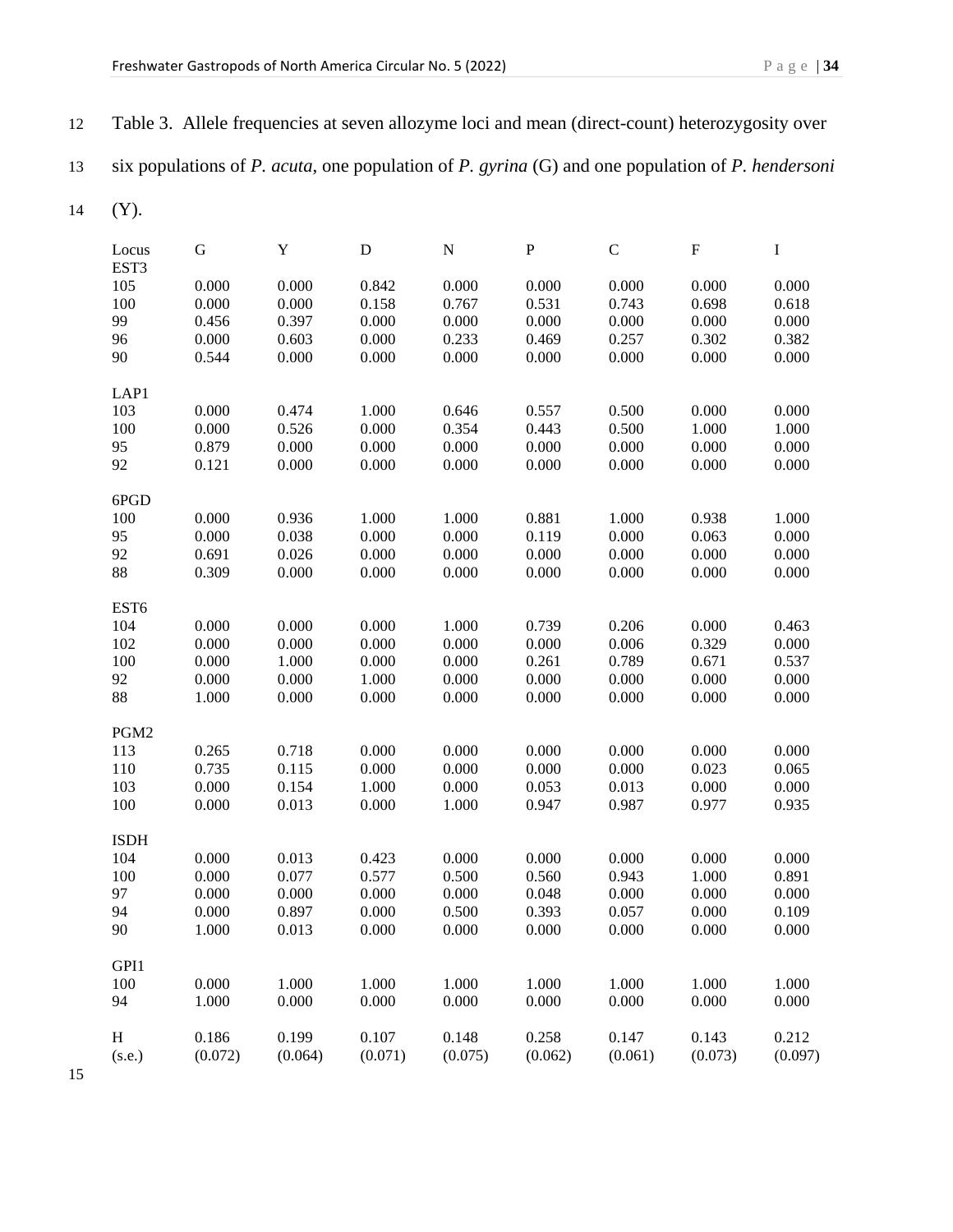16 Table 4. Matrix of Nei (1978) unbiased genetic identities (above diagonal) and genetic distances 17 below the diagonal.

18

| Population    | G     | Y                            | D     | N     | $\mathbf P$              | $\mathcal{C}$ | $\mathbf{F}$ | I     |
|---------------|-------|------------------------------|-------|-------|--------------------------|---------------|--------------|-------|
| G             | -     | 0.091                        | 0.000 | 0.000 | 0.000                    | 0.000         | 0.003        | 0.009 |
| Y             | 2.397 | $\qquad \qquad \blacksquare$ | 0.457 | 0.563 | 0.658                    | 0.644         | 0.599        | 0.625 |
| D             | ****  | 0.783                        |       | 0.514 | 0.532                    | 0.535         | 0.430        | 0.438 |
| $\mathbf N$   | ****  | 0.574                        | 0.665 |       | 0.978                    | 0.852         | 0.753        | 0.848 |
| $\mathbf{P}$  | ****  | 0.419                        | 0.631 | 0.022 | $\overline{\phantom{0}}$ | 0.914         | 0.835        | 0.910 |
| $\mathcal{C}$ | ****  | 0.440                        | 0.626 | 0.160 | 0.090                    |               | 0.944        | 0.942 |
| $\mathbf F$   | 5.809 | 0.512                        | 0.843 | 0.284 | 0.180                    | 0.058         |              | 0.969 |
| I             | 4.762 | 0.471                        | 0.826 | 0.165 | 0.094                    | 0.059         | 0.031        |       |

19

20